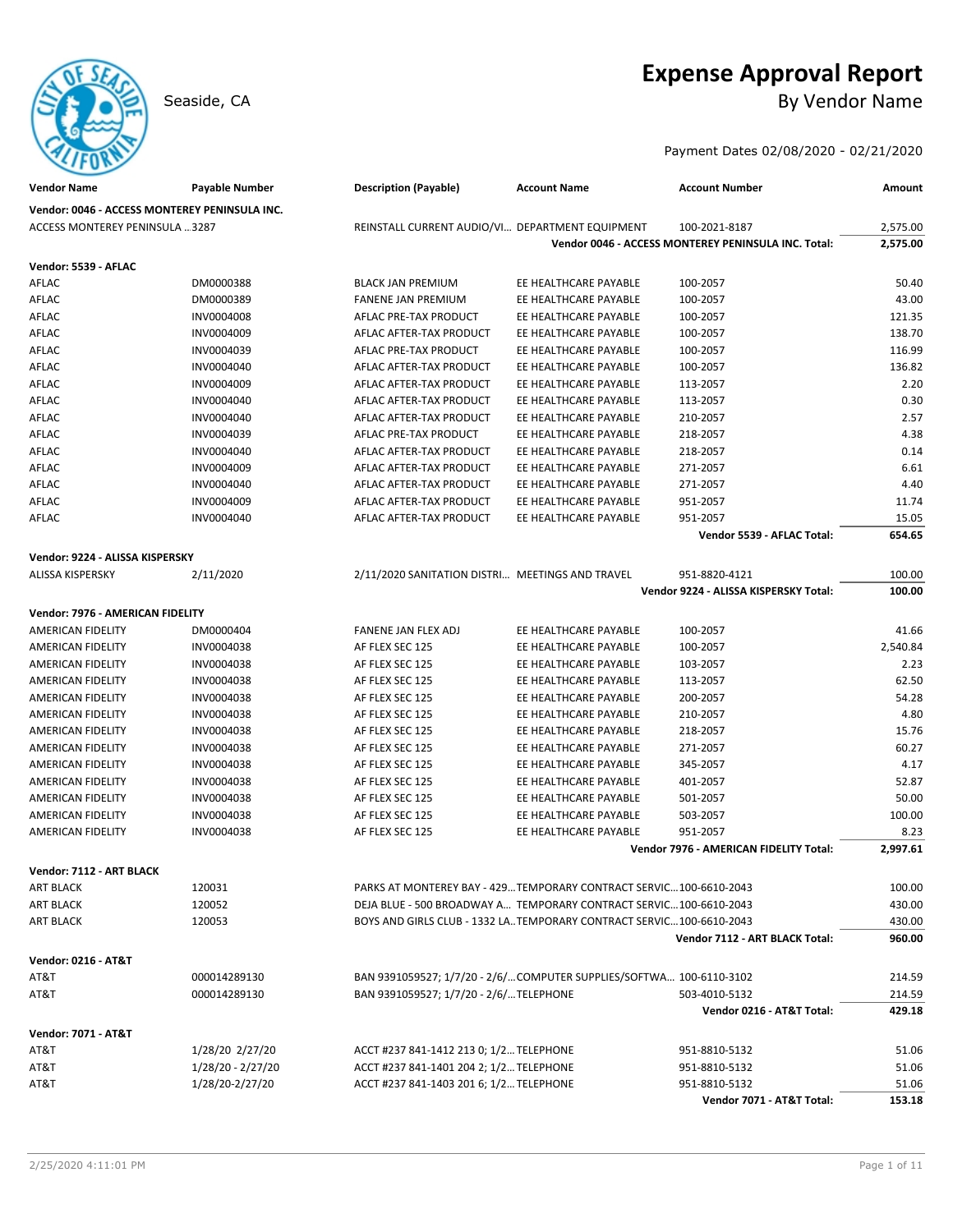| <b>Expense Approval Report</b>                            |                                                           |                                                                                               |                                        | Payment Dates: 02/08/2020 - 02/21/2020                          |                   |
|-----------------------------------------------------------|-----------------------------------------------------------|-----------------------------------------------------------------------------------------------|----------------------------------------|-----------------------------------------------------------------|-------------------|
| <b>Vendor Name</b>                                        | Payable Number                                            | <b>Description (Payable)</b>                                                                  | <b>Account Name</b>                    | <b>Account Number</b>                                           | Amount            |
| Vendor: 4106 - BAY REPROGRAPHIC & SUPPLY, INC.            |                                                           |                                                                                               |                                        |                                                                 |                   |
| BAY REPROGRAPHIC & SUPPLY, 393561                         |                                                           | JAN - FEB 2020 BAY MPS BASE/ COPIER SERVICES                                                  |                                        | 100-8910-2044                                                   | 391.12            |
|                                                           |                                                           |                                                                                               |                                        | Vendor 4106 - BAY REPROGRAPHIC & SUPPLY, INC. Total:            | 391.12            |
|                                                           |                                                           |                                                                                               |                                        |                                                                 |                   |
| Vendor: 3851 - BOUND TREE MEDICAL, LLC                    |                                                           |                                                                                               |                                        |                                                                 |                   |
| <b>BOUND TREE MEDICAL, LLC</b><br>BOUND TREE MEDICAL, LLC | 83430371<br>83430720                                      | (10) CATHETER WITH 6' PATIENTCSA 74 PURCHASES<br>(4) SUCTION UNITS W/ AC CHA CSA 74 PURCHASES |                                        | 100-6640-3096                                                   | 41.40<br>2,359.14 |
| BOUND TREE MEDICAL, LLC                                   | 83484109                                                  | MASKS, OXIMETERS, GLOVES                                                                      | <b>CSA 74 PURCHASES</b>                | 100-6640-3096<br>100-6640-3096                                  | 906.61            |
|                                                           |                                                           |                                                                                               |                                        | Vendor 3851 - BOUND TREE MEDICAL, LLC Total:                    | 3,307.15          |
|                                                           |                                                           |                                                                                               |                                        |                                                                 |                   |
| Vendor: 9373 - BRADY LEIST                                |                                                           |                                                                                               |                                        |                                                                 |                   |
| <b>BRADY LEIST</b>                                        | <b>JAN 2020</b>                                           | REIMBURSEMENT FOR EMT CE TEMPORARY CONTRACT SERVIC231-6660-2043                               |                                        |                                                                 | 810.33            |
|                                                           |                                                           |                                                                                               |                                        | Vendor 9373 - BRADY LEIST Total:                                | 810.33            |
| Vendor: 0530 - CA. STATE DISBURSEMENT UNIT                |                                                           |                                                                                               |                                        |                                                                 |                   |
| CA. STATE DISBURSEMENT UNIT INV0004114                    |                                                           | CASE NO.: 0530033626-01                                                                       | <b>GARNISHMENT PAYABLE</b>             | 100-2059                                                        | 282.66            |
| CA. STATE DISBURSEMENT UNIT INV0004115                    |                                                           | CASE NO.: 200000001441634                                                                     | <b>GARNISHMENT PAYABLE</b>             | 100-2059                                                        | 119.80            |
| CA. STATE DISBURSEMENT UNIT INV0004116                    |                                                           | CASE NO: 200000000125769                                                                      | <b>GARNISHMENT PAYABLE</b>             | 100-2059                                                        | 142.61            |
| CA. STATE DISBURSEMENT UNIT INV0004117                    |                                                           | CASE NO.: 200000001549267                                                                     | <b>GARNISHMENT PAYABLE</b>             | 100-2059                                                        | 461.53            |
| CA. STATE DISBURSEMENT UNIT INV0004118                    |                                                           | PARTICIPANT ID: 04700000902 GARNISHMENT PAYABLE                                               |                                        | 100-2059                                                        | 175.74            |
| CA. STATE DISBURSEMENT UNIT INV0004119                    |                                                           | CASE NO: 200000001987788                                                                      | <b>GARNISHMENT PAYABLE</b>             | 100-2059                                                        | 603.69            |
| CA. STATE DISBURSEMENT UNIT INV0004114                    |                                                           | CASE NO.: 0530033626-01                                                                       | <b>GARNISHMENT PAYABLE</b>             | 210-2059                                                        | 16.41             |
|                                                           |                                                           |                                                                                               |                                        | Vendor 0530 - CA. STATE DISBURSEMENT UNIT Total:                | 1,802.44          |
| Vendor: 6553 - COMCAST                                    |                                                           |                                                                                               |                                        |                                                                 |                   |
| <b>COMCAST</b>                                            | $2/2/20 - 3/1/20$                                         |                                                                                               |                                        | 503-4010-5138                                                   |                   |
|                                                           |                                                           | ACCT #8155 10 027 0272432; 1 DATA COMMUNICATION                                               |                                        | Vendor 6553 - COMCAST Total:                                    | 270.90<br>270.90  |
|                                                           |                                                           |                                                                                               |                                        |                                                                 |                   |
| Vendor: 0791 - COMMUNITY PARTNERSHIP FOR YOUTH            |                                                           |                                                                                               |                                        |                                                                 |                   |
| COMMUNITY PARTNERSHIP FORJAN 2020                         |                                                           | JAN 2020 - CAL VIP FOR MIDDLECOMM PARTNERSHIP FOR YOU 100-2042-7201                           |                                        |                                                                 | 1,395.75          |
|                                                           |                                                           |                                                                                               |                                        | Vendor 0791 - COMMUNITY PARTNERSHIP FOR YOUTH Total:            | 1,395.75          |
| Vendor: 4838 - CORPORATE RISK HOLDINGS III, INC.          |                                                           |                                                                                               |                                        |                                                                 |                   |
| CORPORATE RISK HOLDINGS III,  P0938856                    |                                                           | JAN 2020 - BACKGROUND SCRE SUBCONTRACTED WORK                                                 |                                        | 951-8820-2073                                                   | 164.10            |
|                                                           |                                                           |                                                                                               |                                        | Vendor 4838 - CORPORATE RISK HOLDINGS III, INC. Total:          | 164.10            |
| Vendor: 2279 - COUNTY OF MONTEREY IT DEPT.                |                                                           |                                                                                               |                                        |                                                                 |                   |
|                                                           |                                                           |                                                                                               |                                        |                                                                 |                   |
| COUNTY OF MONTEREY IT DEPT. 822 12/2019                   |                                                           | DEC 2019 - POLICE DEPT (822)  COMPUTER SUPPLIES/SOFTWA 100-6110-3102                          |                                        |                                                                 | 1,245.50          |
| COUNTY OF MONTEREY IT DEPT. 822 12/2019                   |                                                           | DEC 2019 - POLICE DEPT (822)  RADIO REPAIR                                                    |                                        | 100-6120-2052                                                   | 585.00            |
| COUNTY OF MONTEREY IT DEPT. 847 12/2019                   |                                                           | DEC 2019 - SEASIDE FIRE DEPT ( MOBILE COMMUNICATIONS                                          |                                        | 100-6640-5135                                                   | 448.38            |
|                                                           |                                                           |                                                                                               |                                        | Vendor 2279 - COUNTY OF MONTEREY IT DEPT. Total:                | 2,278.88          |
|                                                           | Vendor: 7043 - COUNTY OF SANTA CLARA - OFC OF THE SHERIFF |                                                                                               |                                        |                                                                 |                   |
| COUNTY OF SANTA CLARA - OFC1800071709                     |                                                           | COPLINK ANNUAL BILLING 1/1/ COMPUTER SUPPLIES/SOFTWA 100-6110-3102                            |                                        |                                                                 | 1,001.33          |
|                                                           |                                                           |                                                                                               |                                        | Vendor 7043 - COUNTY OF SANTA CLARA - OFC OF THE SHERIFF Total: | 1,001.33          |
| Vendor: 6727 - DATAPROSE, INC.                            |                                                           |                                                                                               |                                        |                                                                 |                   |
| DATAPROSE, INC.                                           | DP2000203                                                 | JAN 2020 - WATER DEPT BILL PR OUTSIDE PRINTING SERVICE                                        |                                        | 401-8610-2053                                                   | 288.22            |
| DATAPROSE, INC.                                           | DP2000203                                                 | JAN 2020 - WATER DEPT BILL PR POSTAGE                                                         |                                        | 401-8610-4124                                                   | 314.22            |
|                                                           |                                                           |                                                                                               |                                        | Vendor 6727 - DATAPROSE, INC. Total:                            | 602.44            |
|                                                           |                                                           |                                                                                               |                                        |                                                                 |                   |
| Vendor: 6818 - DE LAGE LANDEN                             |                                                           |                                                                                               |                                        |                                                                 |                   |
| DE LAGE LANDEN                                            | 66791958                                                  | FEB 2020 - SHARP / MXM904 L COPIER SERVICES                                                   |                                        | 100-5110-2044                                                   | 518.35            |
|                                                           |                                                           |                                                                                               |                                        | Vendor 6818 - DE LAGE LANDEN Total:                             | 518.35            |
| Vendor: 0981 - DEL MAR FRENCH LAUNDRY, INC.               |                                                           |                                                                                               |                                        |                                                                 |                   |
| DEL MAR FRENCH LAUNDRY, IN 01/03/2020                     |                                                           | (14) APRONS, (25) TABLE CLOT TEMPORARY CONTRACT SERVIC100-9100-2043                           |                                        |                                                                 | 228.90            |
| DEL MAR FRENCH LAUNDRY, IN 01/21/2020                     |                                                           | (4) APRONS, (3) BATH TOWELS                                                                   | TEMPORARY CONTRACT SERVIC100-9100-2043 |                                                                 | 18.60             |
| DEL MAR FRENCH LAUNDRY, IN 01/27/2020                     |                                                           | (26) TABLE CLOTHS                                                                             | TEMPORARY CONTRACT SERVIC100-9100-2043 |                                                                 | 169.00            |
| DEL MAR FRENCH LAUNDRY, IN 12/16/2019                     |                                                           | 12/16/19 - LAUNDRY                                                                            | TEMPORARY CONTRACT SERVIC100-9100-2043 |                                                                 | 138.60            |
| DEL MAR FRENCH LAUNDRY, IN 12/19/2019                     |                                                           | 12/19/2019 LAUNDRY                                                                            | TEMPORARY CONTRACT SERVIC100-9100-2043 |                                                                 | 25.00             |
| DEL MAR FRENCH LAUNDRY, IN 12/19/2019.                    |                                                           | 12/19/2019 LAUNDRY                                                                            | TEMPORARY CONTRACT SERVIC100-9100-2043 |                                                                 | 97.50             |
| DEL MAR FRENCH LAUNDRY, IN INV0004133                     |                                                           | LAUNDRY INVOICE FROM 2019                                                                     | TEMPORARY CONTRACT SERVIC100-9100-2043 |                                                                 | 77.70             |
|                                                           |                                                           |                                                                                               |                                        | Vendor 0981 - DEL MAR FRENCH LAUNDRY, INC. Total:               | 755.30            |
| Vendor: 0988 - DEL REY CAR WASH                           |                                                           |                                                                                               |                                        |                                                                 |                   |
| DEL REY CAR WASH                                          | 1081                                                      | (5) FULL SERVICE CAR WASHES - OTHER EXPENSE                                                   |                                        | 100-6110-2078                                                   | 100.00            |
|                                                           |                                                           |                                                                                               |                                        | Vendor 0988 - DEL REY CAR WASH Total:                           | 100.00            |
|                                                           |                                                           |                                                                                               |                                        |                                                                 |                   |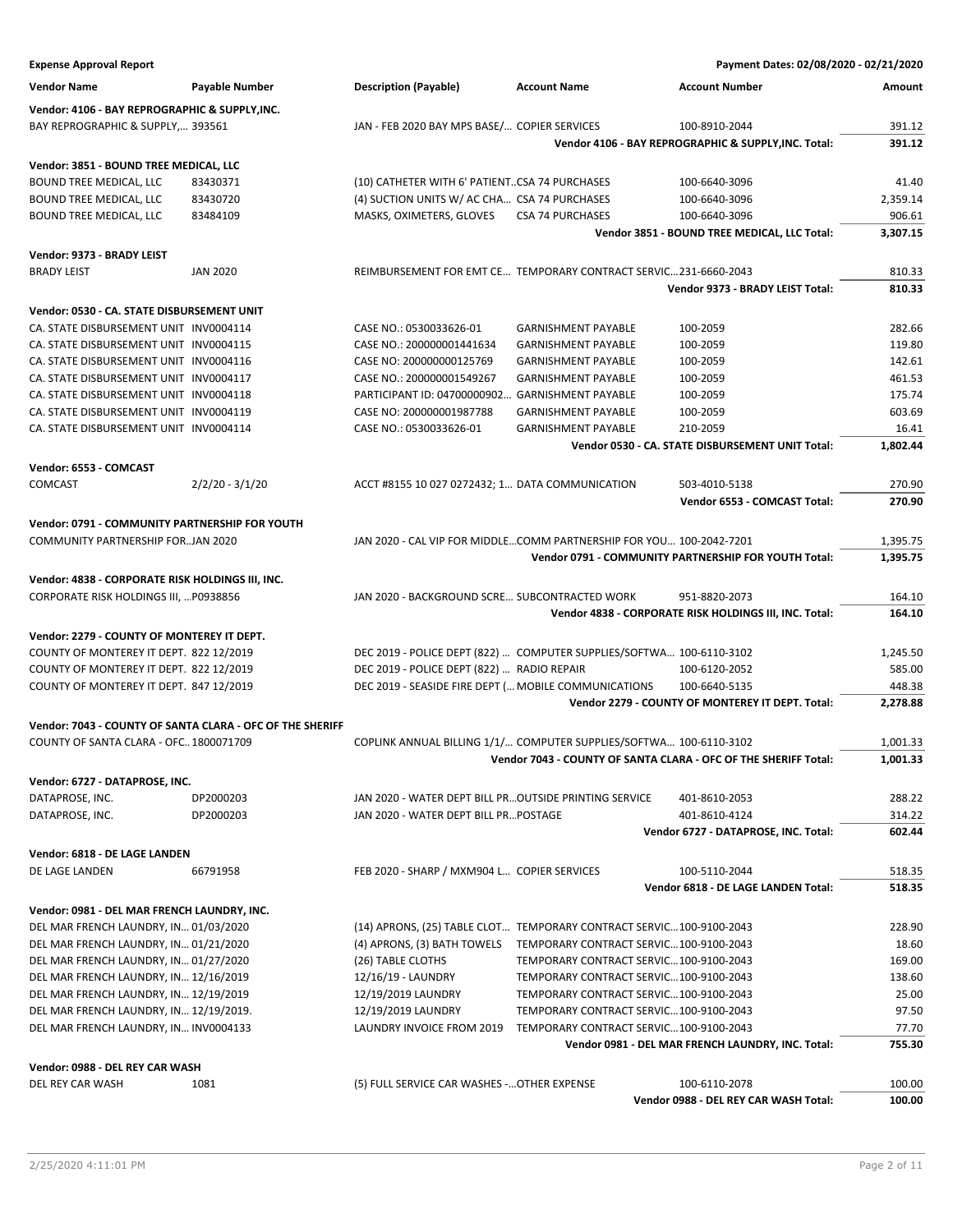| <b>Expense Approval Report</b>                       |                |                                                    |                                                                      | Payment Dates: 02/08/2020 - 02/21/2020                       |                       |
|------------------------------------------------------|----------------|----------------------------------------------------|----------------------------------------------------------------------|--------------------------------------------------------------|-----------------------|
| <b>Vendor Name</b>                                   | Payable Number | <b>Description (Payable)</b>                       | <b>Account Name</b>                                                  | <b>Account Number</b>                                        | Amount                |
| Vendor: 4896 - DEPARTMENT OF JUSTICE                 |                |                                                    |                                                                      |                                                              |                       |
| DEPARTMENT OF JUSTICE                                | 431840         | JAN 2020 - FINGERPRINT APPS                        | BACKGROUND INVESTIGATION 100-6110-1027                               |                                                              | 198.00                |
|                                                      |                |                                                    |                                                                      | Vendor 4896 - DEPARTMENT OF JUSTICE Total:                   | 198.00                |
| Vendor: 3844 - DIAMONDBACK FIRE & RESCUE, INC.       |                |                                                    |                                                                      |                                                              |                       |
| DIAMONDBACK FIRE & RESCUE, 24782                     |                |                                                    | SVC AMKUS RESCUE SYSTEMS 6 TEMPORARY CONTRACT SERVIC100-6640-2043    |                                                              | 2,156.99              |
|                                                      |                |                                                    |                                                                      | Vendor 3844 - DIAMONDBACK FIRE & RESCUE, INC. Total:         | 2,156.99              |
| Vendor: 2932 - DISASTER KLEENUP SPECIALISTS          |                |                                                    |                                                                      |                                                              |                       |
| DISASTER KLEENUP SPECIALISTS 19-22851CLN-E2          |                | PROPERTY CLEAN-UP SERVICES;  SUBCONTRACTED WORK    |                                                                      | 100-8430-2073                                                | 3,298.44              |
| DISASTER KLEENUP SPECIALISTS 19-22851CLN-E5(1)       |                | PROPERTY CLEAN-UP SERVICES SUBCONTRACTED WORK      |                                                                      | 100-8430-2073                                                | 956.94                |
| DISASTER KLEENUP SPECIALISTS 19-22851CLN-E6          |                | PROPERTY CLEAN-UP SVCS/CO SUBCONTRACTED WORK       |                                                                      | 100-8430-2073                                                | 1,570.03              |
| DISASTER KLEENUP SPECIALISTS 19-22851CLN-E7          |                | PROPERTY CLEAN-UP SVCS/CO SUBCONTRACTED WORK       |                                                                      | 100-8430-2073                                                | 804.46                |
| DISASTER KLEENUP SPECIALISTS 19-22851CLN-E8          |                | PROPERTY CLEAN-UP SVCS/CO SUBCONTRACTED WORK       |                                                                      | 100-8430-2073                                                | 1,386.73              |
| DISASTER KLEENUP SPECIALISTS 19-22851CLN-E9          |                | PROPERTY CLEAN-UP SVCS/CO SUBCONTRACTED WORK       |                                                                      | 100-8430-2073                                                | 1,098.18              |
| DISASTER KLEENUP SPECIALISTS 19-22851CLN-PW-VAN      |                | PROPERTY CLEAN-UP SVCS/CO SUBCONTRACTED WORK       |                                                                      | 100-8430-2073                                                | 823.53                |
|                                                      |                |                                                    |                                                                      | Vendor 2932 - DISASTER KLEENUP SPECIALISTS Total:            | 9,938.31              |
| Vendor: 5336 - DRIVERS LICENSE GUIDE CO.             |                |                                                    |                                                                      |                                                              |                       |
| DRIVERS LICENSE GUIDE CO.                            | 764477         | (10) 2020 I.D. CHECKING GUIDES BOOKS & PERIODICALS |                                                                      | 100-6110-4123                                                | 214.56                |
|                                                      |                |                                                    |                                                                      | Vendor 5336 - DRIVERS LICENSE GUIDE CO. Total:               | 214.56                |
| Vendor: 9038 - EDEN COUNCIL FOR HOPE AND OPPORTUNITY |                |                                                    |                                                                      |                                                              |                       |
| EDEN COUNCIL FOR HOPE AND 2 / 2020                   |                | 2 QTR, FY2019/20 - CDBG FAIR  ECHO                 |                                                                      | 200-5410-7402                                                | 2,286.73              |
|                                                      |                |                                                    |                                                                      | Vendor 9038 - EDEN COUNCIL FOR HOPE AND OPPORTUNITY Total:   | 2,286.73              |
| Vendor: 9346 - EMERGENCY SERVICES CONSULTING INTL    |                |                                                    |                                                                      |                                                              |                       |
| <b>EMERGENCY SERVICES CONSUL 20-015</b>              |                | CONSULTING - MONTHLY PROG ACCREDITATION            |                                                                      | 100-6610-2045                                                | 4,000.00              |
|                                                      |                |                                                    |                                                                      | Vendor 9346 - EMERGENCY SERVICES CONSULTING INTL Total:      | 4,000.00              |
| Vendor: 9370 - ESTHER GOKHALE                        |                |                                                    |                                                                      |                                                              |                       |
| <b>ESTHER GOKHALE</b>                                | 127145         | DEPOSIT REFUND FOR OLDEME CENTER RENTAL DEPOSITS   |                                                                      | 255-2345                                                     | 140.75                |
|                                                      |                |                                                    |                                                                      | Vendor 9370 - ESTHER GOKHALE Total:                          | 140.75                |
|                                                      |                |                                                    |                                                                      |                                                              |                       |
| Vendor: 3883 - FELIPE DE JESUS OLVERA                |                |                                                    |                                                                      |                                                              |                       |
| FELIPE DE JESUS OLVERA                               | 01/27/20       | MEDIAN WORK FROM LA SALLE SUBCONTRACTED WORK       |                                                                      | 100-8420-2073                                                | 4,400.00              |
| FELIPE DE JESUS OLVERA                               | 1/27/2020      | MEDIAN WORK FROM BROAD SUBCONTRACTED WORK          |                                                                      | 100-8420-2073                                                | 4,400.00              |
| FELIPE DE JESUS OLVERA                               | 1/27/20        | 1208 FLORES ST - PRUNE EUCAL SUBCONTRACTED WORK    |                                                                      | 100-8450-2073                                                | 1,650.00              |
| FELIPE DE JESUS OLVERA                               | 2/3/20         | 1037 ROUSCH AVE - REMOVE 1 SUBCONTRACTED WORK      |                                                                      | 100-8450-2073<br>Vendor 3883 - FELIPE DE JESUS OLVERA Total: | 2,200.00<br>12,650.00 |
|                                                      |                |                                                    |                                                                      |                                                              |                       |
| Vendor: 5989 - HdL COREN & CONE                      |                |                                                    |                                                                      |                                                              |                       |
| <b>HdL COREN &amp; CONE</b>                          | 0027585-IN     | JAN-MAR 2020 - CONTRACT SV CONSULTANT              |                                                                      | 100-5110-1030                                                | 3,200.00              |
|                                                      |                |                                                    |                                                                      | Vendor 5989 - HdL COREN & CONE Total:                        | 3,200.00              |
| Vendor: 8233 - HERC RENTALS                          |                |                                                    |                                                                      |                                                              |                       |
| <b>HERC RENTALS</b>                                  | 31200220-001   | (5) LIGHT TOWERS, REFUEL SVC HOLIDAY SNOW FESTIVAL |                                                                      | 100-9200-7182                                                | 1,065.15              |
|                                                      |                |                                                    |                                                                      | Vendor 8233 - HERC RENTALS Total:                            | 1,065.15              |
| Vendor: 6970 - ID CONCEPTS, LLC                      |                |                                                    |                                                                      |                                                              |                       |
| ID CONCEPTS, LLC                                     | 20134          | (8) LAW ENFORCEMENT ID CRE SAFETY EQUIPMENT        |                                                                      | 100-6660-3097                                                | 100.81                |
| ID CONCEPTS, LLC                                     | 20134          | (8) LAW ENFORCEMENT ID CRE SAFETY EQUIPMENT        |                                                                      | 231-6660-3097                                                | 100.81                |
|                                                      |                |                                                    |                                                                      | Vendor 6970 - ID CONCEPTS, LLC Total:                        | 201.62                |
| Vendor: 1658 - INTERNATIONAL ASSOCIATION             |                |                                                    |                                                                      |                                                              |                       |
| INTERNATIONAL ASSOCIATION                            | 0098666        | A. PRIDGEN DUES FROM 1/1/2 DUES & MEMBERSHIP       |                                                                      | 100-6110-4122                                                | 190.00                |
|                                                      |                |                                                    |                                                                      | Vendor 1658 - INTERNATIONAL ASSOCIATION Total:               | 190.00                |
| Vendor: 8022 - JEFF K. BILLS                         |                |                                                    |                                                                      |                                                              |                       |
| JEFF K. BILLS                                        | 542420         | (2) FULL LEADERSHIP ASSESSM CONSULTANT             |                                                                      | 100-2031-1030                                                | 3,000.00              |
| JEFF K. BILLS                                        | 5313120        |                                                    | (2) SURE HIRE ASSESSMENTS - 1 BACKGROUND INVESTIGATION 100-6110-1027 |                                                              | 800.00                |
|                                                      |                |                                                    |                                                                      | Vendor 8022 - JEFF K. BILLS Total:                           | 3,800.00              |
| Vendor: 8455 - JERRY BLACKWELDER                     |                |                                                    |                                                                      |                                                              |                       |
| JERRY BLACKWELDER                                    | 2/11/2020      | 2/11/2020 SANITATION DISTRI MEETINGS AND TRAVEL    |                                                                      | 951-8820-4121                                                | 100.00                |
|                                                      |                |                                                    |                                                                      | Vendor 8455 - JERRY BLACKWELDER Total:                       | 100.00                |
|                                                      |                |                                                    |                                                                      |                                                              |                       |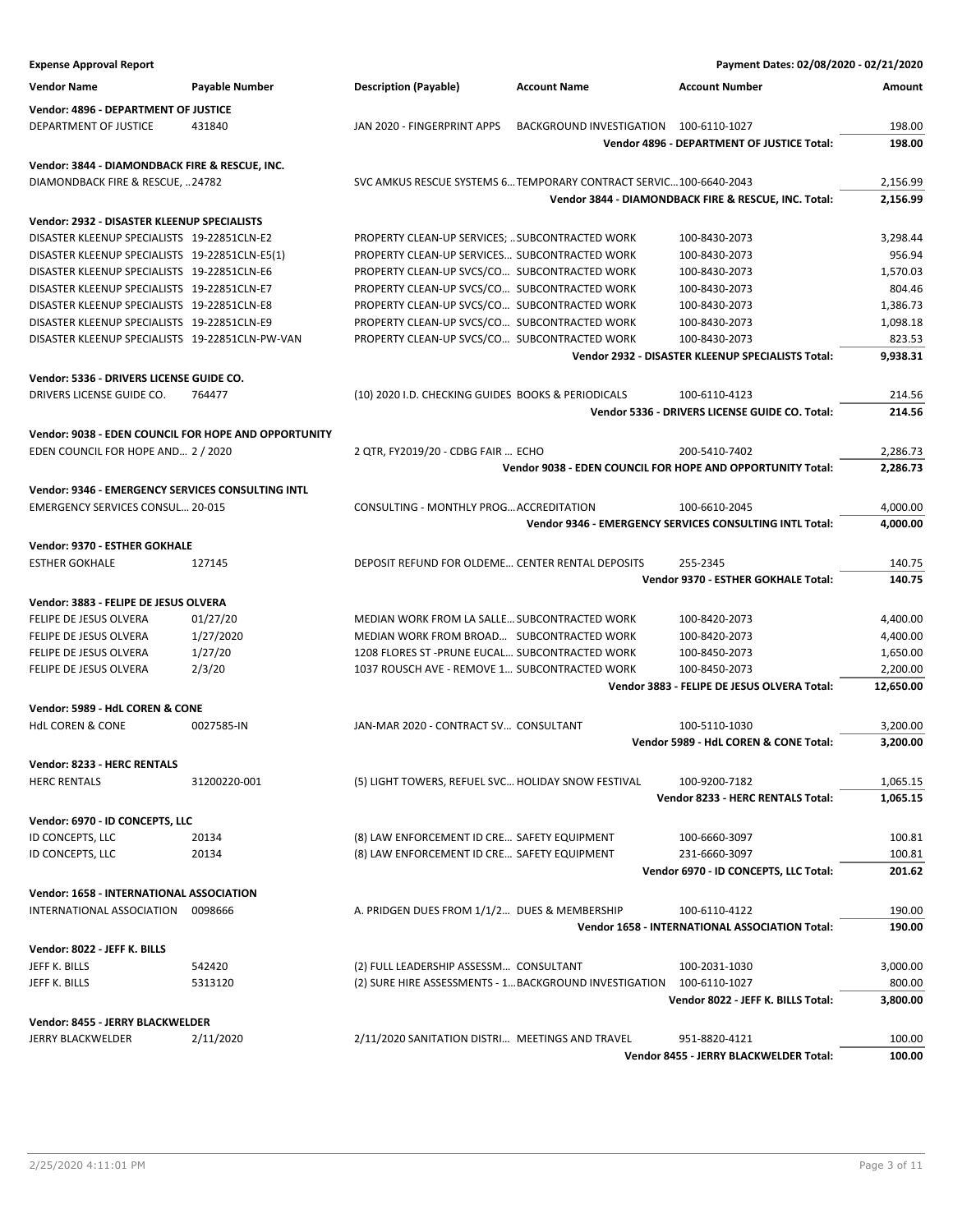| <b>Expense Approval Report</b>                                                      |                                                       |                                                      |                                                                    | Payment Dates: 02/08/2020 - 02/21/2020                   |                  |
|-------------------------------------------------------------------------------------|-------------------------------------------------------|------------------------------------------------------|--------------------------------------------------------------------|----------------------------------------------------------|------------------|
| <b>Vendor Name</b>                                                                  | <b>Payable Number</b>                                 | <b>Description (Payable)</b>                         | <b>Account Name</b>                                                | <b>Account Number</b>                                    | Amount           |
| Vendor: 8558 - KION                                                                 |                                                       |                                                      |                                                                    |                                                          |                  |
| KION                                                                                | 483674-4                                              | 11/25/19 - 12/01/19 Seaside PD PERSONNEL RECRUITMENT |                                                                    | 100-6110-2064                                            | 255.00           |
|                                                                                     |                                                       |                                                      |                                                                    | Vendor 8558 - KION Total:                                | 255.00           |
|                                                                                     |                                                       |                                                      |                                                                    |                                                          |                  |
| Vendor: 6835 - LANGUAGE TESTING INTL., INC<br>LANGUAGE TESTING INTL., INC L33501-IN |                                                       | SPANISH TESTING FOR J. DOMI PERSONNEL RECRUITMENT    |                                                                    | 100-2031-2064                                            | 179.00           |
|                                                                                     |                                                       |                                                      |                                                                    | Vendor 6835 - LANGUAGE TESTING INTL., INC Total:         | 179.00           |
|                                                                                     |                                                       |                                                      |                                                                    |                                                          |                  |
| Vendor: 9371 - LAURA PINEDO-GANDARA                                                 |                                                       |                                                      |                                                                    |                                                          |                  |
| LAURA PINEDO-GANDARA                                                                | 124208                                                | DEPOSIT/ALCOHOL REFUND FO CENTER RENTAL DEPOSITS     |                                                                    | 252-2345                                                 | 431.63           |
| LAURA PINEDO-GANDARA                                                                | 124208                                                | DEPOSIT/ALCOHOL REFUND FO CENTER RENTAL DEPOSITS     |                                                                    | 255-2345<br>Vendor 9371 - LAURA PINEDO-GANDARA Total:    | 235.50<br>667.13 |
|                                                                                     |                                                       |                                                      |                                                                    |                                                          |                  |
| Vendor: 6172 - LEXISNEXIS RISK DATA MANGEMENT INC.                                  |                                                       |                                                      |                                                                    |                                                          |                  |
| LEXISNEXIS RISK DATA MANGE 1035416-20200131                                         |                                                       | JAN 2020 - MINIMUM COMMI INVESTIGATION EXPENSE       |                                                                    | 100-6130-4125                                            | 150.00           |
|                                                                                     |                                                       |                                                      |                                                                    | Vendor 6172 - LEXISNEXIS RISK DATA MANGEMENT INC. Total: | 150.00           |
| Vendor: 9372 - LORI ANN LINDBERG                                                    |                                                       |                                                      |                                                                    |                                                          |                  |
| LORI ANN LINDBERG                                                                   | 2020-1                                                | JAN 2020 - ARCHIVE SVCS FOR  COMMISSION ACTIVITIES   |                                                                    | 100-1320-7171                                            | 572.96           |
|                                                                                     |                                                       |                                                      |                                                                    | Vendor 9372 - LORI ANN LINDBERG Total:                   | 572.96           |
| Vendor: 9313 - MANUEL L. LOPEZ & LINDA L. LOPEZ                                     |                                                       |                                                      |                                                                    |                                                          |                  |
| MANUEL L. LOPEZ & LINDA L. L JAN 2020                                               |                                                       | JAN 2020 - (4) PRE-EMPLOYME PERSONNEL RECRUITMENT    |                                                                    | 100-2031-2064                                            | 28.00            |
| MANUEL L. LOPEZ & LINDA L. L JAN 2020                                               |                                                       |                                                      | JAN 2020 - (4) PRE-EMPLOYME BACKGROUND INVESTIGATION 100-9310-1027 |                                                          | 84.00            |
|                                                                                     |                                                       |                                                      |                                                                    | Vendor 9313 - MANUEL L. LOPEZ & LINDA L. LOPEZ Total:    | 112.00           |
|                                                                                     | Vendor: 2152 - METROPOLITAN TRANSPORTATION COMMISSION |                                                      |                                                                    |                                                          |                  |
| METROPOLITAN TRANSPORTAT 4926-AR11559                                               |                                                       |                                                      | ANNUAL SUBSCRIPTION 5/1/20 PAVEMENT MANAGEMENT PRO210-8210-9571    |                                                          | 2,000.00         |
|                                                                                     |                                                       |                                                      | Vendor 2152 - METROPOLITAN TRANSPORTATION COMMISSION Total:        |                                                          | 2,000.00         |
| Vendor: 2184 - MISSION LINEN SERVICE                                                |                                                       |                                                      |                                                                    |                                                          |                  |
| <b>MISSION LINEN SERVICE</b>                                                        | 511728089                                             | FIRE DEPT WEEKLY LAUNDRY S UNIFORM SERVICE/LAUNDRY   |                                                                    | 100-6640-2049                                            | 97.29            |
| <b>MISSION LINEN SERVICE</b>                                                        | 511777578                                             | FRIE DEPT WEEKLY LAUNDRY S UNIFORM SERVICE/LAUNDRY   |                                                                    | 100-6640-2049                                            | 97.29            |
|                                                                                     |                                                       |                                                      |                                                                    | Vendor 2184 - MISSION LINEN SERVICE Total:               | 194.58           |
| Vendor: 2186 - MISSION UNIFORM SERVICE                                              |                                                       |                                                      |                                                                    |                                                          |                  |
| MISSION UNIFORM SERVICE                                                             | 511710752                                             | FIRE DEPT WEEKLY LAUNDRY S UNIFORM SERVICE/LAUNDRY   |                                                                    | 100-6640-2049                                            | 35.49            |
| MISSION UNIFORM SERVICE                                                             | 511809756                                             | FIRE DEPT WEEKLY LAUNDRY S UNIFORM SERVICE/LAUNDRY   |                                                                    | 100-6640-2049                                            | 35.49            |
| MISSION UNIFORM SERVICE                                                             | 511621533                                             | RECREATION UNIFORM SVC 1/1 UNIFORM SERVICE/LAUNDRY   |                                                                    | 100-9105-2049                                            | 169.10           |
|                                                                                     |                                                       |                                                      |                                                                    | Vendor 2186 - MISSION UNIFORM SERVICE Total:             | 240.08           |
| Vendor: 7959 - MONTEREY BAY ECONOMIC PARTNERSHIP                                    |                                                       |                                                      |                                                                    |                                                          |                  |
| MONTEREY BAY ECONOMIC PA 1769                                                       |                                                       | MBEP ANNUAL MEMBERSHIP -  DUES & MEMBERSHIPS         |                                                                    | 100-7410-4122                                            | 5,000.00         |
|                                                                                     |                                                       |                                                      |                                                                    | Vendor 7959 - MONTEREY BAY ECONOMIC PARTNERSHIP Total:   | 5,000.00         |
|                                                                                     |                                                       |                                                      |                                                                    |                                                          |                  |
| Vendor: 5543 - MONTEREY BAY URGENT                                                  |                                                       |                                                      |                                                                    |                                                          |                  |
| <b>MONTEREY BAY URGENT</b>                                                          | 272229                                                | PRE-EMPLOYMENT POLICE                                | MEDICAL EXAMS                                                      | 100-6110-1026                                            | 147.00<br>40.00  |
| <b>MONTEREY BAY URGENT</b><br><b>MONTEREY BAY URGENT</b>                            | 272230<br>272798                                      | PRE-EMPLOYMENT POLICE<br>PRE-EMPLOYMENT POLICE       | MEDICAL EXAMS<br>MEDICAL EXAMS                                     | 100-6110-1026<br>100-6110-1026                           | 21.00            |
| MONTEREY BAY URGENT                                                                 | 272799                                                | PRE-EMPLOYMENT POLICE                                | <b>MEDICAL EXAMS</b>                                               | 100-6110-1026                                            | 163.00           |
| MONTEREY BAY URGENT                                                                 | 272800                                                | PRE-EMPLOYMENT POLICE                                | MEDICAL EXAMS                                                      | 100-6110-1026                                            | 50.00            |
| MONTEREY BAY URGENT                                                                 | 272886                                                | PRE-EMPLOYMENT POLICE                                | MEDICAL EXAMS                                                      | 100-6110-1026                                            | 25.00            |
| <b>MONTEREY BAY URGENT</b>                                                          | 272906                                                | PRE-EMPLOYMENT TESTING                               | MEDICAL EXAMS                                                      | 100-6110-1026                                            | 21.00            |
| <b>MONTEREY BAY URGENT</b>                                                          | 273015                                                | PRE-EMPLOYMENT TESTING                               | <b>MEDICAL EXAMS</b>                                               | 100-6110-1026                                            | 25.00            |
| <b>MONTEREY BAY URGENT</b>                                                          | 273053                                                | PRE-EMPLOYMENT TESTING                               | MEDICAL EXAMS                                                      | 100-6110-1026                                            | 21.00            |
| MONTEREY BAY URGENT                                                                 | 273054                                                | PRE-EMPLOYMENT TESTING                               | MEDICAL EXAMS                                                      | 100-6110-1026                                            | 147.00           |
| MONTEREY BAY URGENT                                                                 | 273055                                                | PRE-EMPLOYMENT TESTING                               | MEDICAL EXAMS                                                      | 100-6110-1026                                            | 40.00            |
| <b>MONTEREY BAY URGENT</b>                                                          | 273078                                                | PRE-EMPLOYMENT TESTING                               | MEDICAL EXAMS                                                      | 100-6110-1026                                            | 193.00           |
| MONTEREY BAY URGENT                                                                 | 273079                                                | PRE-EMPLOYMENT TESTING                               | MEDICAL EXAMS                                                      | 100-6110-1026                                            | 20.00            |
|                                                                                     |                                                       |                                                      |                                                                    | Vendor 5543 - MONTEREY BAY URGENT Total:                 | 913.00           |
| Vendor: 0759 - MONTEREY CO. WEEKLY CLASSIFIEDS                                      |                                                       |                                                      |                                                                    |                                                          |                  |
| MONTEREY CO. WEEKLY CLASSI 68-061108-00001                                          |                                                       | INVITE FOR BIDS - WANDA AVE  WANDA SIDEWALK          |                                                                    | 200-5410-9823                                            | 868.80           |
|                                                                                     |                                                       |                                                      |                                                                    | Vendor 0759 - MONTEREY CO. WEEKLY CLASSIFIEDS Total:     | 868.80           |
|                                                                                     |                                                       |                                                      |                                                                    |                                                          |                  |
| Vendor: 8415 - MONTEREY LANGUAGE SVCS., LLC                                         |                                                       |                                                      |                                                                    |                                                          |                  |
| MONTEREY LANGUAGE SVCS., L 3690                                                     |                                                       | ENGLISH TO SPANISH TRANSLAT OUTSIDE PRINTING SERVICE |                                                                    | 100-9200-2053                                            | 250.00           |
|                                                                                     |                                                       |                                                      |                                                                    | Vendor 8415 - MONTEREY LANGUAGE SVCS., LLC Total:        | 250.00           |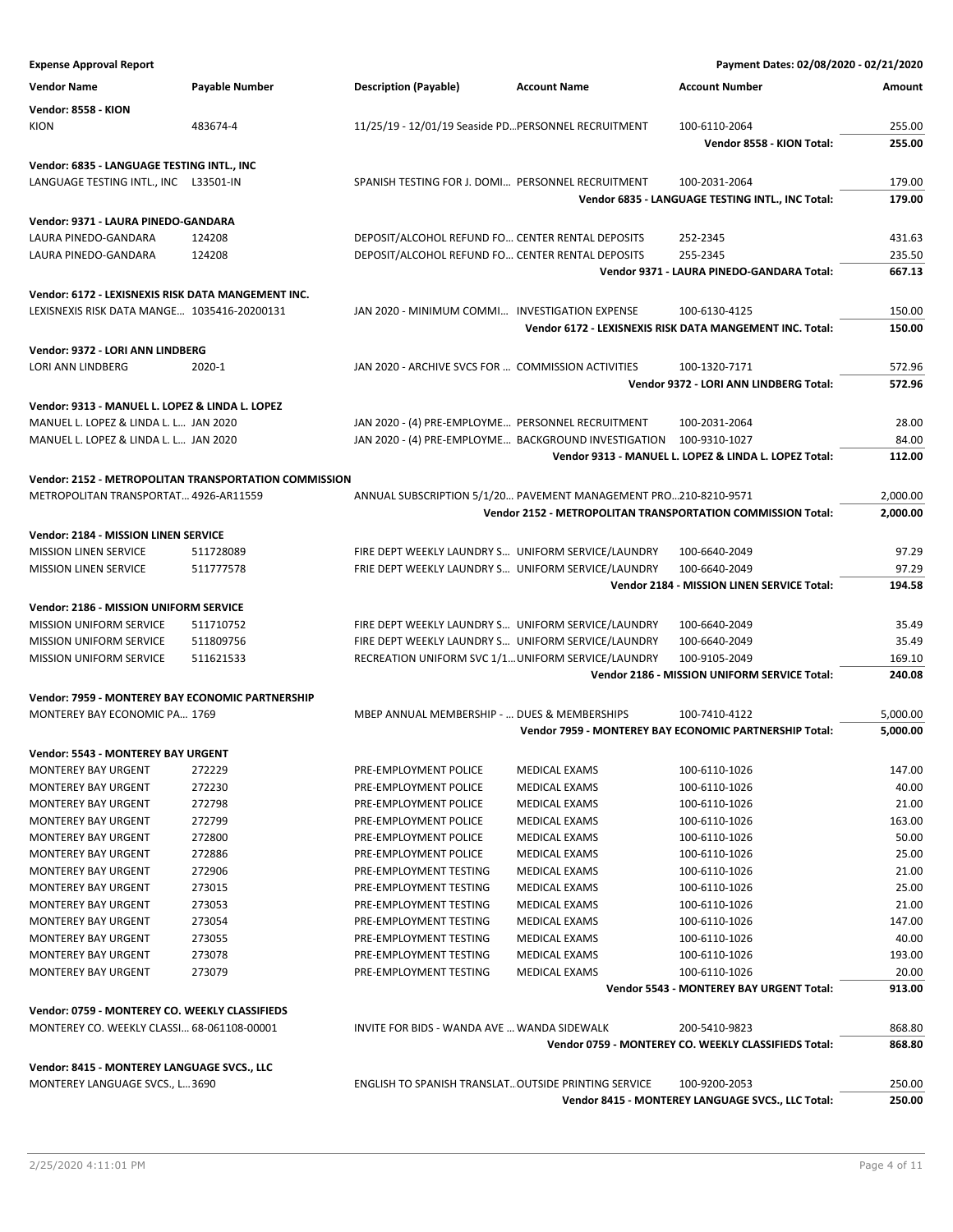| <b>Expense Approval Report</b>                                                 |                       |                                                    |                              | Payment Dates: 02/08/2020 - 02/21/2020                         |                      |
|--------------------------------------------------------------------------------|-----------------------|----------------------------------------------------|------------------------------|----------------------------------------------------------------|----------------------|
| <b>Vendor Name</b>                                                             | <b>Payable Number</b> | <b>Description (Payable)</b>                       | <b>Account Name</b>          | <b>Account Number</b>                                          | Amount               |
| Vendor: 2338 - MONTEREY PENINSULA WATER                                        |                       |                                                    |                              |                                                                |                      |
| MONTEREY PENINSULA WATER RFS2019-01.02                                         |                       | JUL-DEC 2019 WATERMASTER  CONSULTING COSTS         |                              | 670-2130-1030                                                  | 23,143.00            |
| MONTEREY PENINSULA WATER RFS2019-02.02                                         |                       | JUL - DEC 2019 WATER LEVEL C CONSULTING COSTS      |                              | 670-2130-1030                                                  | 1,486.00             |
|                                                                                |                       |                                                    |                              | Vendor 2338 - MONTEREY PENINSULA WATER Total:                  | 24,629.00            |
| <b>Vendor: 9041 - PARTNERS FOR PEACE</b>                                       |                       |                                                    |                              |                                                                |                      |
| PARTNERS FOR PEACE                                                             | <b>DEC 2019</b>       | DEC 2019 - CAL VIP GRANT - LO PARTNERS FOR PEACE   |                              | 100-2042-7206                                                  | 2,450.04             |
|                                                                                |                       |                                                    |                              | <b>Vendor 9041 - PARTNERS FOR PEACE Total:</b>                 | 2,450.04             |
|                                                                                |                       |                                                    |                              |                                                                |                      |
| <b>Vendor: 8014 - PAXTON ASSOCIATES</b>                                        |                       |                                                    |                              |                                                                |                      |
| PAXTON ASSOCIATES                                                              | 1370                  | 12/26/19 - 1/25/20 WATERMA CONSULTANT              |                              | 670-2120-1030<br><b>Vendor 8014 - PAXTON ASSOCIATES Total:</b> | 3,600.00<br>3,600.00 |
|                                                                                |                       |                                                    |                              |                                                                |                      |
| Vendor: 2752 - PENINSULA WELDING & MEDICAL SUPPLY, INC.                        |                       |                                                    |                              |                                                                |                      |
| PENINSULA WELDING & MEDIC 195917                                               |                       | (5) OXYGEN MED GRD SIZE 15CF CSA 74 PURCHASES      |                              | 100-6640-3096                                                  | 96.23                |
|                                                                                |                       |                                                    |                              | Vendor 2752 - PENINSULA WELDING & MEDICAL SUPPLY, INC. Total:  | 96.23                |
| Vendor: 2802 - PITNEY BOWES GLOBAL                                             |                       |                                                    |                              |                                                                |                      |
| PITNEY BOWES GLOBAL                                                            | 3103716128            | 11/29/2019 - 2/28/2020 LEASE  MAIL SERVICES        |                              | 100-5110-4124                                                  | 1,609.75             |
|                                                                                |                       |                                                    |                              | Vendor 2802 - PITNEY BOWES GLOBAL Total:                       | 1,609.75             |
| Vendor: 2877 - PUBLIC EMPLOYEES' RETIREMENT SYSTEM                             |                       |                                                    |                              |                                                                |                      |
| PUBLIC EMPLOYEES' RETIREME CM0000350                                           |                       | <b>SURVIVOR BENEFIT</b>                            | PERS PAYABLE                 | 100-2056                                                       | $-6.51$              |
| PUBLIC EMPLOYEES' RETIREME CM0000361                                           |                       | PROJECTED CONT CREDIT FROM PERS PAYABLE            |                              | 100-2056                                                       | $-1,620.50$          |
| PUBLIC EMPLOYEES' RETIREME DM0000401                                           |                       | HASTINGS ER CONT ADJ                               | PERS PAYABLE                 | 100-2056                                                       | 5.40                 |
| PUBLIC EMPLOYEES' RETIREME DM0000402                                           |                       | PREMUTATI CONT ADJ                                 | PERS PAYABLE                 | 100-2056                                                       | 12.53                |
| PUBLIC EMPLOYEES' RETIREME INV0004083                                          |                       | <b>SURVIVOR BENEFIT</b>                            | <b>PERS PAYABLE</b>          | 100-2056                                                       | 19,189.34            |
| PUBLIC EMPLOYEES' RETIREME INV0004083                                          |                       | <b>SURVIVOR BENEFIT</b>                            | PERS PAYABLE                 | 100-2056                                                       | 17,686.25            |
| PUBLIC EMPLOYEES' RETIREME INV0004083                                          |                       | <b>SURVIVOR BENEFIT</b>                            | PERS PAYABLE                 | 100-2056                                                       | 12,330.98            |
| PUBLIC EMPLOYEES' RETIREME INV0004083                                          |                       | <b>SURVIVOR BENEFIT</b>                            | PERS PAYABLE                 | 100-2056                                                       | 12,166.34            |
| PUBLIC EMPLOYEES' RETIREME INV0004083                                          |                       | <b>SURVIVOR BENEFIT</b>                            | <b>PERS PAYABLE</b>          | 100-2056                                                       | 8,725.66             |
| PUBLIC EMPLOYEES' RETIREME INV0004083                                          |                       | <b>SURVIVOR BENEFIT</b>                            | <b>PERS PAYABLE</b>          | 100-2056                                                       | 6,680.70             |
| PUBLIC EMPLOYEES' RETIREME INV0004083                                          |                       | <b>SURVIVOR BENEFIT</b>                            | PERS PAYABLE                 | 100-2056                                                       | 6,189.01             |
| PUBLIC EMPLOYEES' RETIREME INV0004083                                          |                       | <b>SURVIVOR BENEFIT</b>                            | PERS PAYABLE                 | 100-2056                                                       | 5,955.65             |
| PUBLIC EMPLOYEES' RETIREME INV0004083                                          |                       | <b>SURVIVOR BENEFIT</b>                            | PERS PAYABLE                 | 100-2056                                                       | 5,836.88             |
| PUBLIC EMPLOYEES' RETIREME INV0004083                                          |                       | <b>SURVIVOR BENEFIT</b>                            | PERS PAYABLE                 | 100-2056                                                       | 6,162.97             |
| PUBLIC EMPLOYEES' RETIREME INV0004083                                          |                       | <b>SURVIVOR BENEFIT</b>                            | <b>PERS PAYABLE</b>          | 100-2056                                                       | 3,724.08             |
| PUBLIC EMPLOYEES' RETIREME INV0004083                                          |                       | <b>SURVIVOR BENEFIT</b>                            | PERS PAYABLE                 | 100-2056                                                       | 116.54               |
| PUBLIC EMPLOYEES' RETIREME INV0004083                                          |                       | <b>SURVIVOR BENEFIT</b>                            | PERS PAYABLE                 | 100-2056                                                       | 165.80               |
| PUBLIC EMPLOYEES' RETIREME INV0004083                                          |                       | <b>SURVIVOR BENEFIT</b>                            | PERS PAYABLE                 | 100-2056                                                       | 630.51               |
| PUBLIC EMPLOYEES' RETIREME INV0004083                                          |                       | <b>SURVIVOR BENEFIT</b>                            | <b>PERS PAYABLE</b>          | 100-2056                                                       | 936.79               |
| PUBLIC EMPLOYEES' RETIREME INV0004083                                          |                       | <b>SURVIVOR BENEFIT</b>                            | <b>PERS PAYABLE</b>          | 100-2056                                                       | 980.16               |
| PUBLIC EMPLOYEES' RETIREME INV0004083                                          |                       | <b>SURVIVOR BENEFIT</b>                            | PERS PAYABLE                 | 100-2056                                                       | 1,238.88             |
| PUBLIC EMPLOYEES' RETIREME INV0004083                                          |                       | <b>SURVIVOR BENEFIT</b>                            | PERS PAYABLE                 | 100-2056                                                       | 3,791.50             |
| PUBLIC EMPLOYEES' RETIREME INV0004083                                          |                       | <b>SURVIVOR BENEFIT</b>                            | PERS PAYABLE                 | 100-2056                                                       | 1,308.81             |
| PUBLIC EMPLOYEES' RETIREME INV0004083                                          |                       | <b>SURVIVOR BENEFIT</b>                            | PERS PAYABLE                 | 100-2056                                                       | 1,367.59             |
| PUBLIC EMPLOYEES' RETIREME INV0004083                                          |                       | <b>SURVIVOR BENEFIT</b>                            | PERS PAYABLE                 | 100-2056                                                       | 1,418.69             |
| PUBLIC EMPLOYEES' RETIREME INV0004083                                          |                       | <b>SURVIVOR BENEFIT</b>                            | PERS PAYABLE                 | 100-2056                                                       | 2,536.25             |
| PUBLIC EMPLOYEES' RETIREME INV0004083                                          |                       | <b>SURVIVOR BENEFIT</b>                            | PERS PAYABLE                 | 100-2056                                                       | 2,398.11             |
| PUBLIC EMPLOYEES' RETIREME INV0004083<br>PUBLIC EMPLOYEES' RETIREME INV0004083 |                       | <b>SURVIVOR BENEFIT</b>                            | PERS PAYABLE                 | 100-2056<br>100-2056                                           | 1,306.15             |
| PUBLIC EMPLOYEES' RETIREME INV0004083                                          |                       | <b>SURVIVOR BENEFIT</b><br><b>SURVIVOR BENEFIT</b> | PERS PAYABLE<br>PERS PAYABLE | 103-2056                                                       | 1,812.51<br>61.27    |
| PUBLIC EMPLOYEES' RETIREME INV0004083                                          |                       | <b>SURVIVOR BENEFIT</b>                            | PERS PAYABLE                 | 103-2056                                                       | 0.30                 |
| PUBLIC EMPLOYEES' RETIREME INV0004083                                          |                       | <b>SURVIVOR BENEFIT</b>                            | PERS PAYABLE                 | 103-2056                                                       | 89.45                |
| PUBLIC EMPLOYEES' RETIREME INV0004083                                          |                       | <b>SURVIVOR BENEFIT</b>                            | PERS PAYABLE                 | 113-2056                                                       | 72.34                |
| PUBLIC EMPLOYEES' RETIREME INV0004083                                          |                       | <b>SURVIVOR BENEFIT</b>                            | PERS PAYABLE                 | 113-2056                                                       | 3.49                 |
| PUBLIC EMPLOYEES' RETIREME INV0004083                                          |                       | <b>SURVIVOR BENEFIT</b>                            | PERS PAYABLE                 | 113-2056                                                       | 54.10                |
| PUBLIC EMPLOYEES' RETIREME INV0004083                                          |                       | <b>SURVIVOR BENEFIT</b>                            | PERS PAYABLE                 | 113-2056                                                       | 525.54               |
| PUBLIC EMPLOYEES' RETIREME INV0004083                                          |                       | <b>SURVIVOR BENEFIT</b>                            | PERS PAYABLE                 | 113-2056                                                       | 51.54                |
| PUBLIC EMPLOYEES' RETIREME INV0004083                                          |                       | <b>SURVIVOR BENEFIT</b>                            | PERS PAYABLE                 | 113-2056                                                       | 543.83               |
| PUBLIC EMPLOYEES' RETIREME INV0004083                                          |                       | <b>SURVIVOR BENEFIT</b>                            | PERS PAYABLE                 | 200-2056                                                       | 0.44                 |
| PUBLIC EMPLOYEES' RETIREME INV0004083                                          |                       | <b>SURVIVOR BENEFIT</b>                            | PERS PAYABLE                 | 200-2056                                                       | 118.62               |
| PUBLIC EMPLOYEES' RETIREME INV0004083                                          |                       | <b>SURVIVOR BENEFIT</b>                            | PERS PAYABLE                 | 200-2056                                                       | 173.19               |
| PUBLIC EMPLOYEES' RETIREME INV0004083                                          |                       | <b>SURVIVOR BENEFIT</b>                            | PERS PAYABLE                 | 210-2056                                                       | 2.97                 |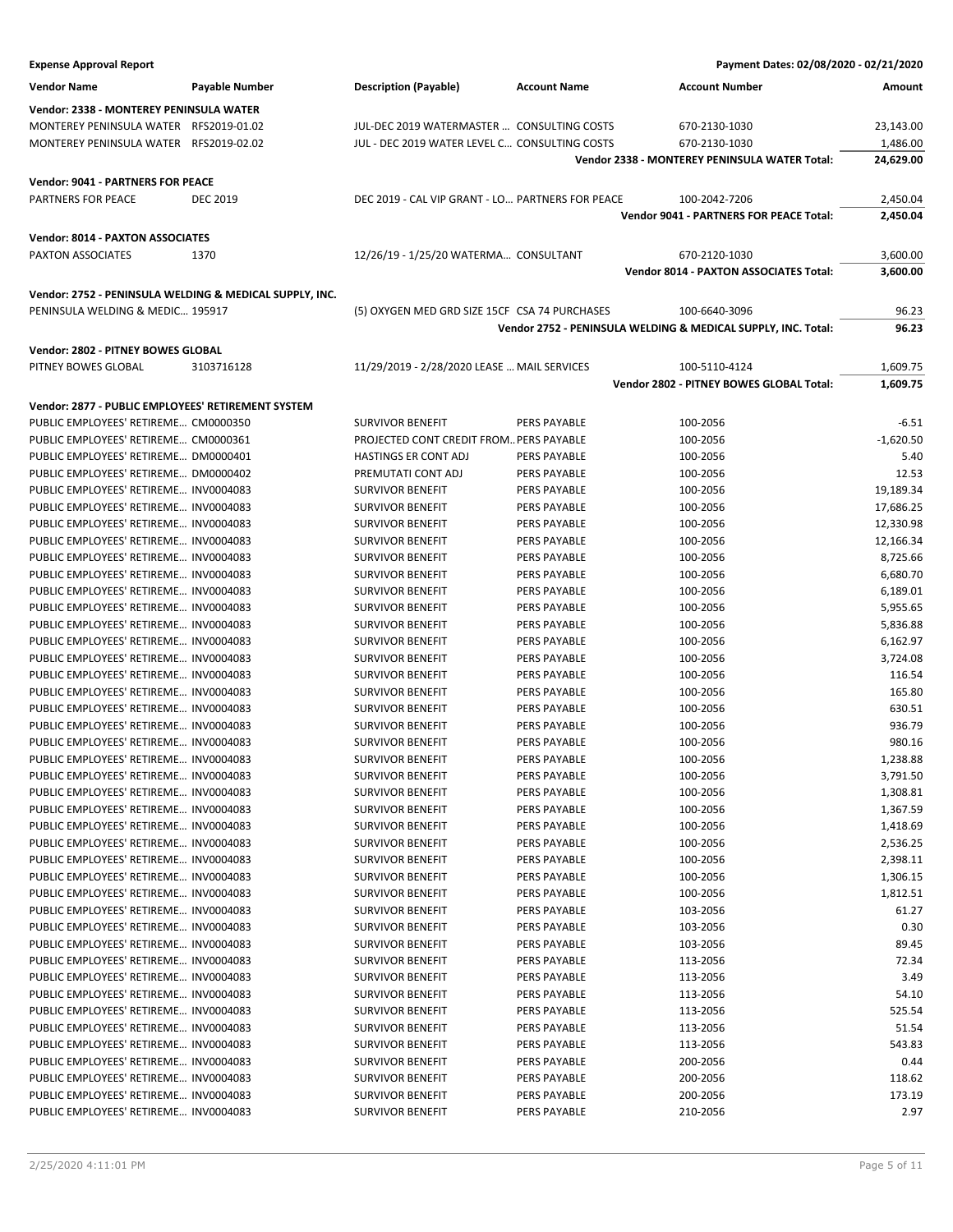| <b>Vendor Name</b>                    | <b>Payable Number</b> | <b>Description (Payable)</b> | <b>Account Name</b> | <b>Account Number</b> | Amount |
|---------------------------------------|-----------------------|------------------------------|---------------------|-----------------------|--------|
| PUBLIC EMPLOYEES' RETIREME INV0004083 |                       | <b>SURVIVOR BENEFIT</b>      | PERS PAYABLE        | 210-2056              | 485.16 |
| PUBLIC EMPLOYEES' RETIREME INV0004083 |                       | <b>SURVIVOR BENEFIT</b>      | PERS PAYABLE        | 210-2056              | 406.38 |
| PUBLIC EMPLOYEES' RETIREME INV0004083 |                       | <b>SURVIVOR BENEFIT</b>      | PERS PAYABLE        | 210-2056              | 108.19 |
| PUBLIC EMPLOYEES' RETIREME INV0004083 |                       | <b>SURVIVOR BENEFIT</b>      | PERS PAYABLE        | 210-2056              | 181.74 |
| PUBLIC EMPLOYEES' RETIREME INV0004083 |                       | <b>SURVIVOR BENEFIT</b>      | PERS PAYABLE        | 210-2056              | 188.06 |
| PUBLIC EMPLOYEES' RETIREME INV0004083 |                       | <b>SURVIVOR BENEFIT</b>      | PERS PAYABLE        | 271-2056              | 634.68 |
| PUBLIC EMPLOYEES' RETIREME INV0004083 |                       | <b>SURVIVOR BENEFIT</b>      | PERS PAYABLE        | 271-2056              | 509.49 |
| PUBLIC EMPLOYEES' RETIREME INV0004083 |                       | <b>SURVIVOR BENEFIT</b>      | PERS PAYABLE        | 271-2056              | 109.25 |
| PUBLIC EMPLOYEES' RETIREME INV0004083 |                       | <b>SURVIVOR BENEFIT</b>      | PERS PAYABLE        | 271-2056              | 2.13   |
| PUBLIC EMPLOYEES' RETIREME INV0004083 |                       | <b>SURVIVOR BENEFIT</b>      | PERS PAYABLE        | 345-2056              | 0.03   |
| PUBLIC EMPLOYEES' RETIREME INV0004083 |                       | <b>SURVIVOR BENEFIT</b>      | PERS PAYABLE        | 345-2056              | 14.64  |
| PUBLIC EMPLOYEES' RETIREME INV0004083 |                       | <b>SURVIVOR BENEFIT</b>      | PERS PAYABLE        | 345-2056              | 10.03  |
| PUBLIC EMPLOYEES' RETIREME INV0004083 |                       | <b>SURVIVOR BENEFIT</b>      | PERS PAYABLE        | 401-2056              | 2.57   |
| PUBLIC EMPLOYEES' RETIREME INV0004083 |                       | <b>SURVIVOR BENEFIT</b>      | PERS PAYABLE        | 401-2056              | 47.69  |
| PUBLIC EMPLOYEES' RETIREME INV0004083 |                       | <b>SURVIVOR BENEFIT</b>      | PERS PAYABLE        | 401-2056              | 510.78 |
| PUBLIC EMPLOYEES' RETIREME INV0004083 |                       | <b>SURVIVOR BENEFIT</b>      | PERS PAYABLE        | 401-2056              | 544.59 |
| PUBLIC EMPLOYEES' RETIREME INV0004083 |                       | <b>SURVIVOR BENEFIT</b>      | PERS PAYABLE        | 401-2056              | 46.10  |
| PUBLIC EMPLOYEES' RETIREME INV0004083 |                       | <b>SURVIVOR BENEFIT</b>      | PERS PAYABLE        | 401-2056              | 284.39 |
| PUBLIC EMPLOYEES' RETIREME INV0004083 |                       | <b>SURVIVOR BENEFIT</b>      | PERS PAYABLE        | 501-2056              | 1.12   |
| PUBLIC EMPLOYEES' RETIREME INV0004083 |                       | <b>SURVIVOR BENEFIT</b>      | PERS PAYABLE        | 501-2056              | 326.22 |
| PUBLIC EMPLOYEES' RETIREME INV0004083 |                       | <b>SURVIVOR BENEFIT</b>      | PERS PAYABLE        | 501-2056              | 5.88   |
| PUBLIC EMPLOYEES' RETIREME INV0004083 |                       | <b>SURVIVOR BENEFIT</b>      | PERS PAYABLE        | 501-2056              | 6.09   |
| PUBLIC EMPLOYEES' RETIREME INV0004083 |                       | <b>SURVIVOR BENEFIT</b>      | PERS PAYABLE        | 501-2056              | 54.10  |
| PUBLIC EMPLOYEES' RETIREME INV0004083 |                       | <b>SURVIVOR BENEFIT</b>      | PERS PAYABLE        | 501-2056              | 260.46 |
| PUBLIC EMPLOYEES' RETIREME INV0004083 |                       | <b>SURVIVOR BENEFIT</b>      | <b>PERS PAYABLE</b> | 503-2056              | 1.86   |
| PUBLIC EMPLOYEES' RETIREME INV0004083 |                       | <b>SURVIVOR BENEFIT</b>      | PERS PAYABLE        | 503-2056              | 538.34 |
| PUBLIC EMPLOYEES' RETIREME INV0004083 |                       | <b>SURVIVOR BENEFIT</b>      | PERS PAYABLE        | 503-2056              | 368.69 |
| PUBLIC EMPLOYEES' RETIREME INV0004083 |                       | <b>SURVIVOR BENEFIT</b>      | PERS PAYABLE        | 503-2056              | 222.38 |
| PUBLIC EMPLOYEES' RETIREME INV0004083 |                       | <b>SURVIVOR BENEFIT</b>      | PERS PAYABLE        | 503-2056              | 214.90 |
| PUBLIC EMPLOYEES' RETIREME INV0004083 |                       | <b>SURVIVOR BENEFIT</b>      | <b>PERS PAYABLE</b> | 951-2056              | 3.33   |
| PUBLIC EMPLOYEES' RETIREME INV0004083 |                       | <b>SURVIVOR BENEFIT</b>      | PERS PAYABLE        | 951-2056              | 491.28 |
| PUBLIC EMPLOYEES' RETIREME INV0004083 |                       | <b>SURVIVOR BENEFIT</b>      | PERS PAYABLE        | 951-2056              | 109.25 |
| PUBLIC EMPLOYEES' RETIREME INV0004083 |                       | <b>SURVIVOR BENEFIT</b>      | PERS PAYABLE        | 951-2056              | 200.97 |
| PUBLIC EMPLOYEES' RETIREME INV0004083 |                       | <b>SURVIVOR BENEFIT</b>      | PERS PAYABLE        | 951-2056              | 207.99 |
| PUBLIC EMPLOYEES' RETIREME INV0004083 |                       | <b>SURVIVOR BENEFIT</b>      | PERS PAYABLE        | 951-2056              | 411.35 |
| PUBLIC EMPLOYEES' RETIREME INV0004083 |                       | <b>SURVIVOR BENEFIT</b>      | PERS PAYABLE        | 953-2056              | 60.65  |
| PUBLIC EMPLOYEES' RETIREME INV0004083 |                       | <b>SURVIVOR BENEFIT</b>      | PERS PAYABLE        | 953-2056              | 41.54  |
| PUBLIC EMPLOYEES' RETIREME INV0004083 |                       | <b>SURVIVOR BENEFIT</b>      | <b>PERS PAYABLE</b> | 953-2056              | 0.10   |

#### **Vendor: 5264 - RABOBANK, N.A.**

| VCHUOI. JEUT TIMDODMIII, IIIM. |            |                         |                            |          |           |
|--------------------------------|------------|-------------------------|----------------------------|----------|-----------|
| RABOBANK, N.A.                 | INV0004131 | FIT PAYABLE             | <b>FEDERAL TAX PAYABLE</b> | 100-2052 | 56,393.23 |
| RABOBANK, N.A.                 | INV0004132 | <b>MEDICARE PAYABLE</b> | EE HEALTHCARE PAYABLE      | 100-2057 | 16,474.54 |
| RABOBANK, N.A.                 | INV0004131 | <b>FIT PAYABLE</b>      | <b>FEDERAL TAX PAYABLE</b> | 103-2052 | 90.36     |
| RABOBANK, N.A.                 | INV0004132 | <b>MEDICARE PAYABLE</b> | EE HEALTHCARE PAYABLE      | 103-2057 | 29.14     |
| RABOBANK, N.A.                 | INV0004131 | <b>FIT PAYABLE</b>      | FEDERAL TAX PAYABLE        | 113-2052 | 1,255.37  |
| RABOBANK, N.A.                 | INV0004132 | <b>MEDICARE PAYABLE</b> | EE HEALTHCARE PAYABLE      | 113-2057 | 398.84    |
| RABOBANK, N.A.                 | INV0004131 | <b>FIT PAYABLE</b>      | <b>FEDERAL TAX PAYABLE</b> | 200-2052 | 127.62    |
| RABOBANK, N.A.                 | INV0004132 | <b>MEDICARE PAYABLE</b> | EE HEALTHCARE PAYABLE      | 200-2057 | 45.02     |
| RABOBANK, N.A.                 | INV0004131 | <b>FIT PAYABLE</b>      | <b>FEDERAL TAX PAYABLE</b> | 210-2052 | 643.20    |
| RABOBANK, N.A.                 | INV0004132 | <b>MEDICARE PAYABLE</b> | EE HEALTHCARE PAYABLE      | 210-2057 | 299.40    |
| RABOBANK, N.A.                 | INV0004132 | <b>MEDICARE PAYABLE</b> | EE HEALTHCARE PAYABLE      | 231-2057 | 11.16     |
| RABOBANK, N.A.                 | INV0004131 | <b>FIT PAYABLE</b>      | <b>FEDERAL TAX PAYABLE</b> | 271-2052 | 662.96    |
| RABOBANK, N.A.                 | INV0004132 | <b>MEDICARE PAYABLE</b> | EE HEALTHCARE PAYABLE      | 271-2057 | 220.76    |
| RABOBANK, N.A.                 | INV0004131 | FIT PAYABLE             | <b>FEDERAL TAX PAYABLE</b> | 345-2052 | 7.08      |
| RABOBANK, N.A.                 | INV0004132 | <b>MEDICARE PAYABLE</b> | EE HEALTHCARE PAYABLE      | 345-2057 | 2.58      |
| RABOBANK, N.A.                 | INV0004131 | FIT PAYABLE             | FEDERAL TAX PAYABLE        | 401-2052 | 1,015.26  |
| RABOBANK, N.A.                 | INV0004132 | <b>MEDICARE PAYABLE</b> | EE HEALTHCARE PAYABLE      | 401-2057 | 278.58    |
| RABOBANK, N.A.                 | INV0004131 | <b>FIT PAYABLE</b>      | <b>FEDERAL TAX PAYABLE</b> | 501-2052 | 386.99    |
| RABOBANK, N.A.                 | INV0004132 | <b>MEDICARE PAYABLE</b> | EE HEALTHCARE PAYABLE      | 501-2057 | 91.10     |
| RABOBANK, N.A.                 | INV0004131 | FIT PAYABLE             | <b>FEDERAL TAX PAYABLE</b> | 503-2052 | 1,481.99  |
|                                |            |                         |                            |          |           |

#### **Expense Approval Report Payment Dates: 02/08/2020 - 02/21/2020**

**Vendor 2877 - PUBLIC EMPLOYEES' RETIREMENT SYSTEM Total: 132,356.55**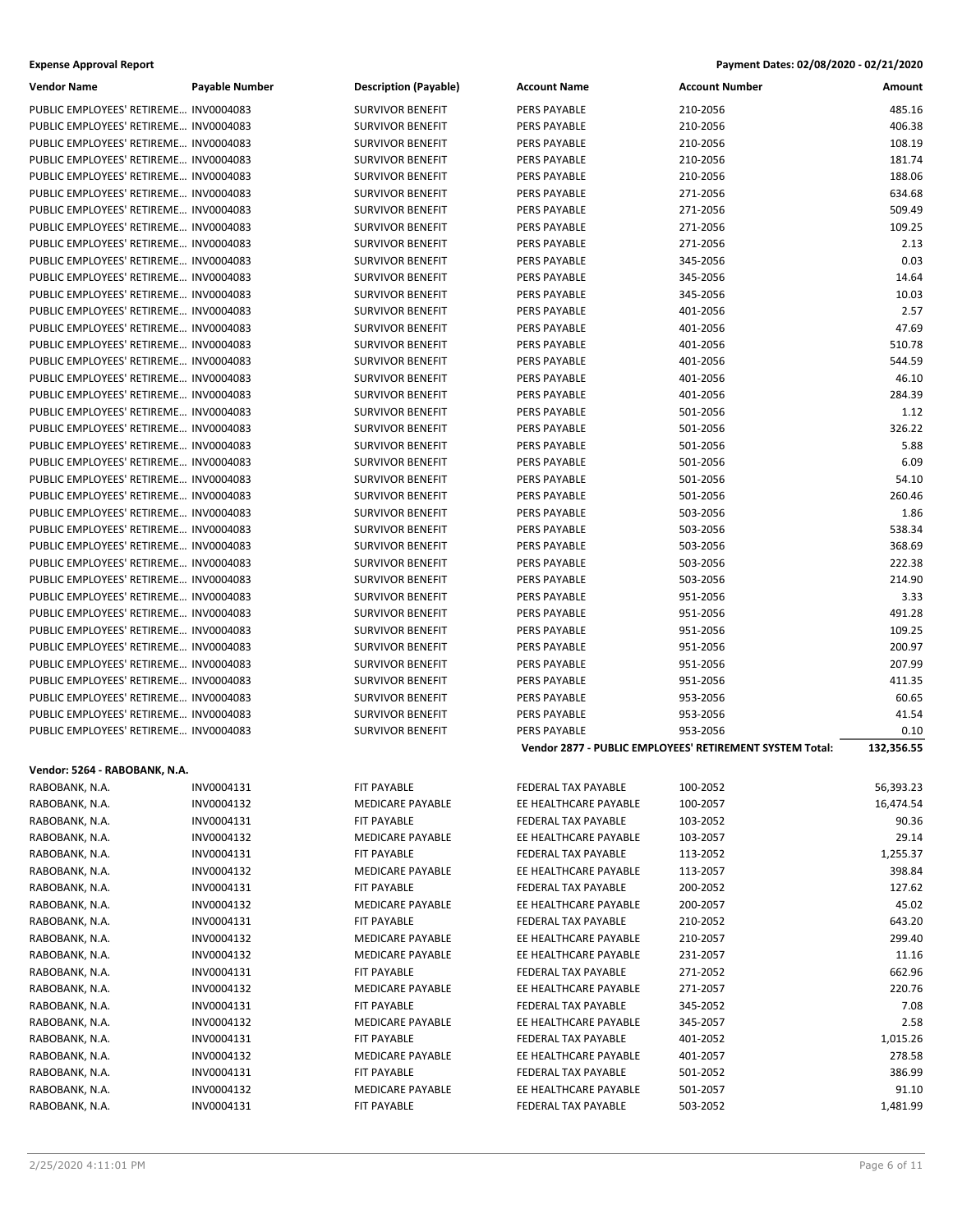**Expense Approval Report Payment Dates: 02/08/2020 - 02/21/2020**

| <b>Vendor Name</b>                                     | Payable Number   | <b>Description (Payable)</b>                            | <b>Account Name</b>                                                  | <b>Account Number</b>                                        | Amount    |
|--------------------------------------------------------|------------------|---------------------------------------------------------|----------------------------------------------------------------------|--------------------------------------------------------------|-----------|
| RABOBANK, N.A.                                         | INV0004132       | <b>MEDICARE PAYABLE</b>                                 | EE HEALTHCARE PAYABLE                                                | 503-2057                                                     | 234.58    |
| RABOBANK, N.A.                                         | INV0004131       | FIT PAYABLE                                             | FEDERAL TAX PAYABLE                                                  | 951-2052                                                     | 941.30    |
| RABOBANK, N.A.                                         | INV0004132       | MEDICARE PAYABLE                                        | EE HEALTHCARE PAYABLE                                                | 951-2057                                                     | 297.14    |
| RABOBANK, N.A.                                         | INV0004131       | FIT PAYABLE                                             | FEDERAL TAX PAYABLE                                                  | 953-2052                                                     | 63.16     |
| RABOBANK, N.A.                                         | INV0004132       | <b>MEDICARE PAYABLE</b>                                 | EE HEALTHCARE PAYABLE                                                | 953-2057                                                     | 19.86     |
|                                                        |                  |                                                         |                                                                      | Vendor 5264 - RABOBANK, N.A. Total:                          | 81,471.22 |
|                                                        |                  |                                                         |                                                                      |                                                              |           |
| Vendor: 6027 - RICHARDS, WATSON & GERSHON              |                  |                                                         |                                                                      |                                                              |           |
| RICHARDS, WATSON & GERSH 225447                        |                  | DEC 2019 - GENERAL SVCS                                 | <b>CITY AUDIT</b>                                                    | 100-5110-1025                                                | 193.50    |
| RICHARDS, WATSON & GERSH 225345                        |                  | DEC 2019 - CAMPUS TOWN/KB- BAKEWELL - CAMPUS TOWN       |                                                                      | 601-2214                                                     | 4,482.50  |
| RICHARDS, WATSON & GERSH 225448                        |                  | DEC 2019 - SEASIDE RESORT PR LEGAL SERVICES             |                                                                      | 961-9610-1022                                                | 137.50    |
| RICHARDS, WATSON & GERSH 225449                        |                  | DEC 2019 - GENERAL LEGAL SV LEGAL SERVICES              |                                                                      | 961-9610-1022                                                | 632.50    |
|                                                        |                  |                                                         |                                                                      | Vendor 6027 - RICHARDS, WATSON & GERSHON Total:              | 5,446.00  |
| Vendor: 8800 - RINCON CONSULTANTS, INC.                |                  |                                                         |                                                                      |                                                              |           |
| RINCON CONSULTANTS, INC.                               | 18791            |                                                         | 1/1/20 - 2/7/20 SEASIDE HOUSI HOUSING ELEMENT CONSULTA 100-7310-1046 |                                                              | 507.50    |
|                                                        |                  |                                                         |                                                                      | Vendor 8800 - RINCON CONSULTANTS, INC. Total:                | 507.50    |
| Vendor: 6477 - ROBERT S. JAQUES                        |                  |                                                         |                                                                      |                                                              |           |
| ROBERT S. JAQUES                                       | 12/25/19-1/30/20 | 12/25/19 - 1/30/20 - WATERM CONSULTING COSTS            |                                                                      | 670-2130-1030                                                | 3,525.00  |
|                                                        |                  |                                                         |                                                                      | Vendor 6477 - ROBERT S. JAQUES Total:                        | 3,525.00  |
| Vendor: 8886 - SAGE RENEWABLES ENERGY CONSULTING, INC. |                  |                                                         |                                                                      |                                                              |           |
| SAGE RENEWABLES ENERGY C 1610                          |                  | DEC 2019 - CITY HALL PHOTOV SOLAR PANELS                |                                                                      | 347-8910-9539                                                | 750.00    |
|                                                        |                  |                                                         |                                                                      | Vendor 8886 - SAGE RENEWABLES ENERGY CONSULTING, INC. Total: | 750.00    |
|                                                        |                  |                                                         |                                                                      |                                                              |           |
| Vendor: 6210 - SALINAS VALLEY PRO SQUAD                |                  |                                                         |                                                                      |                                                              |           |
| SALINAS VALLEY PRO SQUAD                               | 305048           | (2) SHIRTS, (2) PANTS, (3) NAM UNIFORM SERVICE/LANUDRY  |                                                                      | 100-6120-2049                                                | 497.96    |
| SALINAS VALLEY PRO SQUAD                               | 305160           | SHIRTS, PANTS, NAMESTRIPS, T UNIFORM SERVICE/LANUDRY    |                                                                      | 100-6120-2049                                                | 500.00    |
|                                                        |                  |                                                         |                                                                      | Vendor 6210 - SALINAS VALLEY PRO SQUAD Total:                | 997.96    |
| Vendor: 9348 - SANTA CRUZ WESTSIDE ELECTRIC, INC.      |                  |                                                         |                                                                      |                                                              |           |
| SANTA CRUZ WESTSIDE ELECTR 7125                        |                  | PERMIT ACQUISITION LESS RET SOLAR PANELS                |                                                                      | 347-8910-9539                                                | 11,875.00 |
|                                                        |                  |                                                         |                                                                      | Vendor 9348 - SANTA CRUZ WESTSIDE ELECTRIC, INC. Total:      | 11,875.00 |
| Vendor: 9369 - SEASIDE MIDDLE PTSA                     |                  |                                                         |                                                                      |                                                              |           |
| SEASIDE MIDDLE PTSA                                    | 2/6/20 COUNCIL   | MAYOR'S YOUTH FUND - COSTS MAYOR'S YOUTH PROGRAM        |                                                                      | 601-2106                                                     | 3,000.00  |
|                                                        |                  |                                                         |                                                                      | Vendor 9369 - SEASIDE MIDDLE PTSA Total:                     | 3,000.00  |
|                                                        |                  |                                                         |                                                                      |                                                              |           |
| Vendor: 9165 - SEASIDE SENIOR LIVING LLC               |                  |                                                         |                                                                      |                                                              |           |
| SEASIDE SENIOR LIVING LLC                              | 4                | COE AVE AND MONTEREY RD P PROPERTY EXPENSE              |                                                                      | 100-7410-2085                                                | 24,572.80 |
|                                                        |                  |                                                         |                                                                      | Vendor 9165 - SEASIDE SENIOR LIVING LLC Total:               | 24,572.80 |
| Vendor: 9368 - SHELISHA M. CLEMONS                     |                  |                                                         |                                                                      |                                                              |           |
| SHELISHA M. CLEMONS                                    | 2/6/20 COUNCIL   | MAYOR'S YOUTH FUND - EQUI MAYOR'S YOUTH PROGRAM         |                                                                      | 601-2106                                                     | 3,000.00  |
|                                                        |                  |                                                         |                                                                      | Vendor 9368 - SHELISHA M. CLEMONS Total:                     | 3,000.00  |
| Vendor: 4059 - SILKSCREEN EXPRESS                      |                  |                                                         |                                                                      |                                                              |           |
| SILKSCREEN EXPRESS                                     | 4065             | (90) YOUTH S/S/ TEES, (40) ADUUNIFORM SERVICE/LAUNDRY   |                                                                      | 100-9320-2049                                                | 1,206.09  |
| SILKSCREEN EXPRESS                                     | 4066             | (60) YOUTH S/S TEES                                     | UNIFORM SERVICE/LAUNDRY                                              | 100-9330-2049                                                | 555.34    |
| SILKSCREEN EXPRESS                                     | 4039             | (8) 1/4 ZIP UP BLK/RED W/ CITY UNIFORM/LAUNDRY SERVICE  |                                                                      | 100-9400-2049                                                | 357.60    |
|                                                        |                  |                                                         |                                                                      | Vendor 4059 - SILKSCREEN EXPRESS Total:                      | 2,119.03  |
|                                                        |                  |                                                         |                                                                      |                                                              |           |
| Vendor: 8380 - SPORTSENGINE INC.                       |                  |                                                         |                                                                      |                                                              |           |
| SPORTSENGINE INC.                                      | 149535           | JAN 2020 - (3) PARKS REC APLIC PERSONNEL RECRUITMENT    |                                                                      | 100-2031-2064                                                | 18.50     |
| SPORTSENGINE INC.                                      | 149536           | JAN 2020 - (10) APPLICANT PRO PERSONNEL RECRUITMENT     |                                                                      | 100-2031-2064                                                | 185.00    |
| SPORTSENGINE INC.                                      | 1213             | RECREATION PPRE-EMPLOYME BACKGROUND INVESTIGATION       |                                                                      | 100-9310-1027                                                | 92.50     |
| SPORTSENGINE INC.                                      | 149535           | JAN 2020 - (3) PARKS REC APLIC BACKGROUND INVESTIGATION |                                                                      | 100-9310-1027                                                | 37.00     |
|                                                        |                  |                                                         |                                                                      | Vendor 8380 - SPORTSENGINE INC. Total:                       | 333.00    |
| Vendor: 3319 - STAPLES ADVANTAGE                       |                  |                                                         |                                                                      |                                                              |           |
| STAPLES ADVANTAGE                                      | 3438479565       | CITY HALL - MISC SUPPLIES                               | <b>STATIONARY SUPPLIES</b>                                           | 100-2021-3092                                                | 20.30     |
| STAPLES ADVANTAGE                                      | 3436953941       | HR DEPT - FOLDERS                                       | <b>STATIONARY SUPPLIES</b>                                           | 100-2031-3092                                                | 176.96    |
| STAPLES ADVANTAGE                                      | 3437283973       | CITY HALL - KLEENEX, BINDERS ( DEPARTMENT CONSUMABLES   |                                                                      | 100-2031-3095                                                | 49.75     |
| STAPLES ADVANTAGE                                      | 3437462670       | LEGAL DEPT - (1) MESH ORGANI DEPARTMENT CONSUMABLES     |                                                                      | 100-3010-3095                                                | 26.21     |
| STAPLES ADVANTAGE                                      | 3436807493       | FINANCE - (2) CERAMIC HEATERS DEPARTMENT CONSUMABLES    |                                                                      | 100-5110-3095                                                | 47.51     |
| STAPLES ADVANTAGE                                      | 3437283973       | CITY HALL - KLEENEX, BINDERS ( DEPARTMENT CONSUMABLES   |                                                                      | 100-5110-3095                                                | 44.78     |
| STAPLES ADVANTAGE                                      | 3438479565       | CITY HALL - MISC SUPPLIES                               | DEPARTMENT CONSUMABLES                                               | 100-5110-3095                                                | 14.18     |
|                                                        |                  |                                                         |                                                                      |                                                              |           |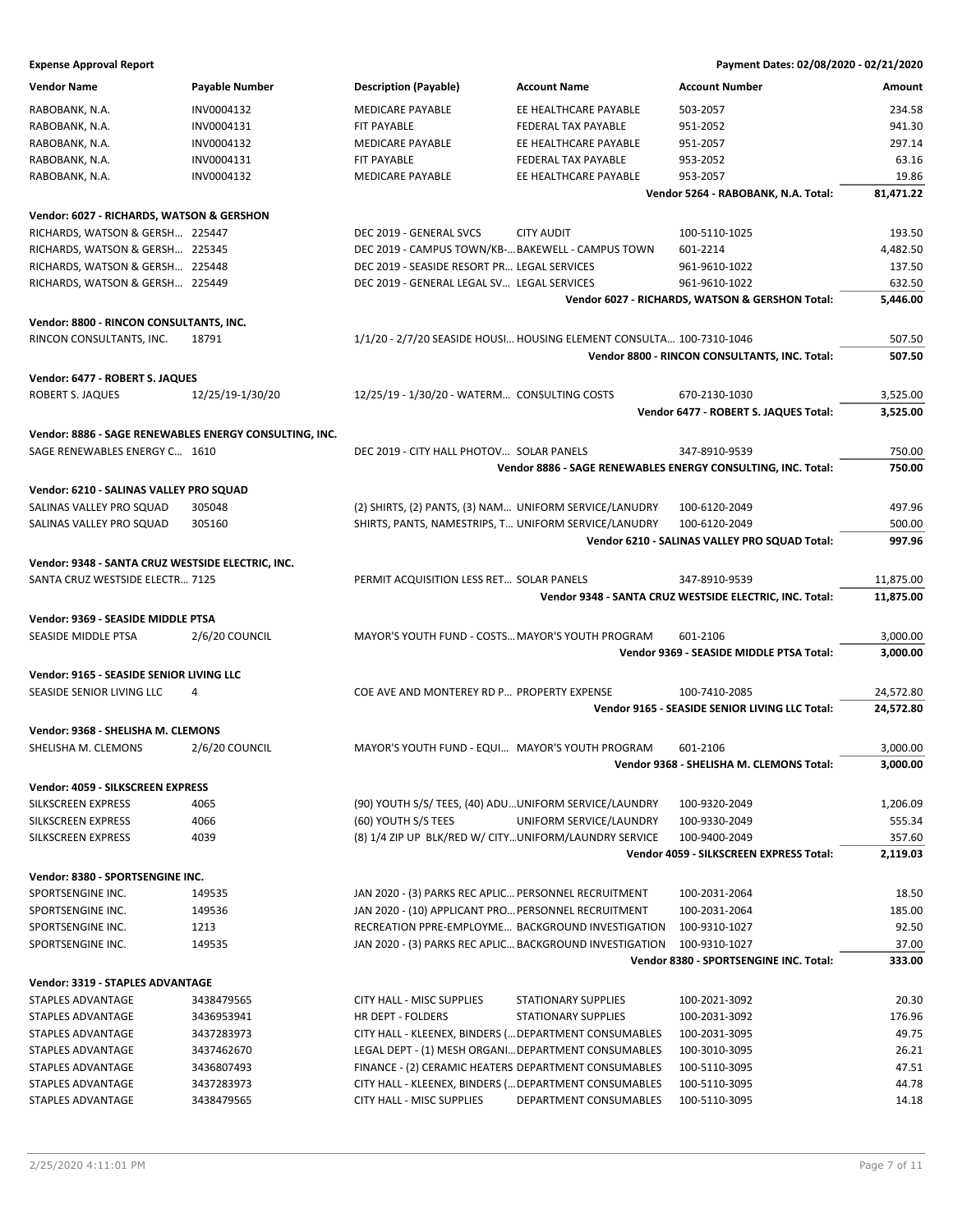### **Expense Approval Report Payment Dates: 02/08/2020 - 02/21/2020**

| <b>Vendor Name</b>                             | Payable Number | <b>Description (Payable)</b>                          | <b>Account Name</b>      | <b>Account Number</b>                                | Amount     |
|------------------------------------------------|----------------|-------------------------------------------------------|--------------------------|------------------------------------------------------|------------|
| STAPLES ADVANTAGE                              | 3436807493     | FINANCE - (2) CERAMIC HEATERS DEPARTMENT CONSUMABLES  |                          | 100-7310-3095                                        | 47.52      |
| STAPLES ADVANTAGE                              | 3438479565     | CITY HALL - MISC SUPPLIES                             | DEPARTMENT CONSUMABLES   | 100-7410-3095                                        | 17.57      |
|                                                |                |                                                       |                          | Vendor 3319 - STAPLES ADVANTAGE Total:               | 444.78     |
| Vendor: 5144 - STATE OF CALIFORNIA             |                |                                                       |                          |                                                      |            |
| <b>STATE OF CALIFORNIA</b>                     | INV0004130     | <b>SIT PAYABLE</b>                                    | STATE TAX PAYABLE        | 100-2053                                             | 21,897.68  |
| STATE OF CALIFORNIA                            | INV0004130     | <b>SIT PAYABLE</b>                                    | <b>STATE TAX PAYABLE</b> | 103-2053                                             | 32.05      |
| STATE OF CALIFORNIA                            | INV0004130     | <b>SIT PAYABLE</b>                                    | <b>STATE TAX PAYABLE</b> | 113-2053                                             | 482.89     |
| STATE OF CALIFORNIA                            | INV0004130     | <b>SIT PAYABLE</b>                                    | <b>STATE TAX PAYABLE</b> | 200-2053                                             | 38.21      |
| STATE OF CALIFORNIA                            | INV0004130     | <b>SIT PAYABLE</b>                                    | STATE TAX PAYABLE        | 210-2053                                             | 231.59     |
| <b>STATE OF CALIFORNIA</b>                     | INV0004130     | <b>SIT PAYABLE</b>                                    | <b>STATE TAX PAYABLE</b> | 271-2053                                             | 201.92     |
| STATE OF CALIFORNIA                            | INV0004130     | <b>SIT PAYABLE</b>                                    | <b>STATE TAX PAYABLE</b> | 345-2053                                             | 2.21       |
| STATE OF CALIFORNIA                            | INV0004130     | <b>SIT PAYABLE</b>                                    | <b>STATE TAX PAYABLE</b> | 401-2053                                             | 373.34     |
| STATE OF CALIFORNIA                            | INV0004130     | <b>SIT PAYABLE</b>                                    | <b>STATE TAX PAYABLE</b> | 501-2053                                             | 74.86      |
|                                                |                |                                                       | STATE TAX PAYABLE        |                                                      | 339.75     |
| STATE OF CALIFORNIA                            | INV0004130     | <b>SIT PAYABLE</b>                                    |                          | 503-2053                                             |            |
| STATE OF CALIFORNIA                            | INV0004130     | <b>SIT PAYABLE</b>                                    | <b>STATE TAX PAYABLE</b> | 951-2053                                             | 338.80     |
| STATE OF CALIFORNIA                            | INV0004130     | <b>SIT PAYABLE</b>                                    | <b>STATE TAX PAYABLE</b> | 953-2053                                             | 41.35      |
|                                                |                |                                                       |                          | <b>Vendor 5144 - STATE OF CALIFORNIA Total:</b>      | 24,054.65  |
| Vendor: 3290 - THE SPCA OF MONTEREY CO.        |                |                                                       |                          |                                                      |            |
| THE SPCA OF MONTEREY CO.                       | $1 - 20$       | JAN 2020 SERVICES FOR SEASID SUBCONTRACTED WORK       |                          | 100-6160-2073                                        | 4,880.00   |
|                                                |                |                                                       |                          | Vendor 3290 - THE SPCA OF MONTEREY CO. Total:        | 4,880.00   |
| Vendor: 4670 - TREASURER -- COUNTY OF MONTEREY |                |                                                       |                          |                                                      |            |
| TREASURER -- COUNTY OF MO 20-000006            |                | DEC 2019 - LEGAL SVCS FOR SE LEGAL SERVICES           |                          | 951-8810-1022                                        | 104.70     |
|                                                |                |                                                       |                          | Vendor 4670 - TREASURER -- COUNTY OF MONTEREY Total: | 104.70     |
| Vendor: 6197 - U.S. BANK EQUIPMENT FINANCE     |                |                                                       |                          |                                                      |            |
| U.S. BANK EQUIPMENT FINANCE 404785180          |                | 986 HILBY AVE - KONICA COPIER COPIER SERVICES         |                          | 100-9200-2044                                        | 311.75     |
|                                                |                |                                                       |                          | Vendor 6197 - U.S. BANK EQUIPMENT FINANCE Total:     | 311.75     |
|                                                |                |                                                       |                          |                                                      |            |
| <b>Vendor: 4628 - U.S. BANK</b>                |                |                                                       |                          |                                                      |            |
| U.S. BANK                                      | 5623009        | 1/1/2020-12/31/2020 LEASE TA OTHER EXPENSES           |                          | 405-5110-9606                                        | 2,100.00   |
| U.S. BANK                                      | 5626237        | 1/1/2020-12/31/2020 TAX ALL FEES & EXPENSES           |                          | 972-9710-9604                                        | 1,700.00   |
|                                                |                |                                                       |                          | Vendor 4628 - U.S. BANK Total:                       | 3,800.00   |
| Vendor: 8142 - US FOODS, INC.                  |                |                                                       |                          |                                                      |            |
| US FOODS, INC.                                 | 5494851        | CHEESECAKE DELIVERY TO 986  SENIOR ACTIVITIES         |                          | 251-9500-7125                                        | 222.49     |
|                                                |                |                                                       |                          | Vendor 8142 - US FOODS, INC. Total:                  | 222.49     |
| Vendor: 3595 - VAPOR CLEANERS, INC.            |                |                                                       |                          |                                                      |            |
| VAPOR CLEANERS, INC.                           | 02-010365      | POLICE DEPT - (2) BLANKETS GR UNIFORM SERVICE/LAUNDRY |                          | 100-6110-2049                                        | 16.32      |
| VAPOR CLEANERS, INC.                           | 02-010366      | POLICE DEPT - (2) BLANKETS GR UNIFORM SERVICE/LAUNDRY |                          | 100-6110-2049                                        | 16.32      |
| VAPOR CLEANERS, INC.                           | 02-010367      | POLICE DEPT - (2) BLANKETS GR UNIFORM SERVICE/LAUNDRY |                          | 100-6110-2049                                        | 16.32      |
| VAPOR CLEANERS, INC.                           | 02-010369      | POLICE DEPT - (2) BLANKETS GR UNIFORM SERVICE/LAUNDRY |                          | 100-6110-2049                                        | 16.32      |
| VAPOR CLEANERS, INC.                           | 02-010371      | POLICE DEPT - (2) BLANKETS GR UNIFORM SERVICE/LAUNDRY |                          | 100-6110-2049                                        | 16.32      |
| VAPOR CLEANERS, INC.                           | 02-010373      | POLICE DEPT - (2) BLANKETS GR UNIFORM SERVICE/LAUNDRY |                          | 100-6110-2049                                        | 16.32      |
|                                                |                |                                                       |                          | Vendor 3595 - VAPOR CLEANERS, INC. Total:            | 97.92      |
|                                                |                |                                                       |                          |                                                      |            |
| Vendor: 6671 - VERIZON WIRELESS                |                |                                                       |                          |                                                      |            |
| <b>VERIZON WIRELESS</b>                        | 9847420459     | ACCT #472229021-00001; 2/1/ MOBILE COMMUNICATIONS     |                          | 100-6640-5135                                        | 650.80     |
| <b>VERIZON WIRELESS</b>                        | 9847420460     | ACCT #472229021-00002; 2/1/ MOBILE COMMUNICATIONS     |                          | 100-6640-5135                                        | 38.01      |
| <b>VERIZON WIRELESS</b>                        | 9847420461     | ACCT #472229021-00003; 2/1/ MOBILE COMMUNICATIONS     |                          | 503-4010-5135                                        | 398.25     |
|                                                |                |                                                       |                          | Vendor 6671 - VERIZON WIRELESS Total:                | 1,087.06   |
| Vendor: 2328 - WALLACE GROUP                   |                |                                                       |                          |                                                      |            |
| <b>WALLACE GROUP</b>                           | 48938          | THROUGH 7/31/2019 - MAIN G MAIN GATE - PETROVICH      |                          | 601-2224                                             | 180.00     |
|                                                |                |                                                       |                          | Vendor 2328 - WALLACE GROUP Total:                   | 180.00     |
|                                                |                |                                                       |                          |                                                      |            |
|                                                |                |                                                       |                          | <b>Grand Total:</b>                                  | 410,334.80 |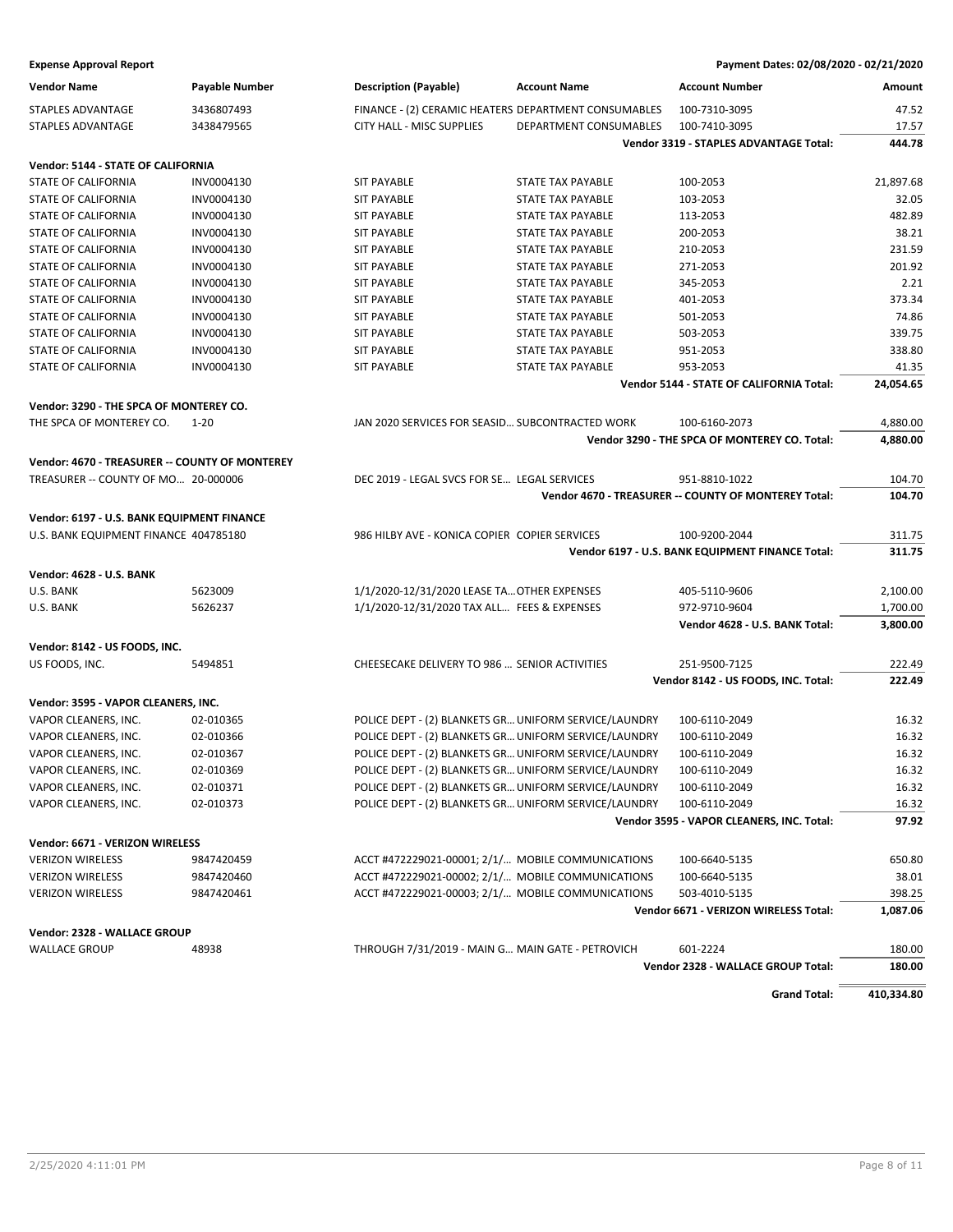## **Report Summary**

### **Fund Summary**

| Fund                            |                     | <b>Payment Amount</b> |
|---------------------------------|---------------------|-----------------------|
| 100 - GENERAL FUND              |                     | 320,969.29            |
| 103 - LAGUNA GRANDE PKG FUND    |                     | 304.80                |
| 113 - POMA & DMDC FUND          |                     | 3,452.94              |
| 200 - CDBG FUND                 |                     | 3,712.91              |
| 210 - STREETS FUND              |                     | 4,570.47              |
| 218 - TRAINING - FIRE           |                     | 20.28                 |
| 231 - SAFER - FEMA GRANT        |                     | 922.30                |
| 251 - SENIOR PROGRAMS           |                     | 222.49                |
| 252 - OLDEMEYER MAINTENANCE     |                     | 431.63                |
| 255 - SOPER FIELD CMNTY CNTR    |                     | 376.25                |
| 271 - STORMWATER FUND           |                     | 2,412.47              |
| 345 - WBUV INFRASTRUCTURE IMPRO |                     | 40.74                 |
| 347 - SOLAR PANELS              |                     | 12,625.00             |
| 401 - WATER FUND                |                     | 3,758.61              |
| 405 - GOLF COURSES FUND         |                     | 2,100.00              |
| 501 - EQUIPMT MAINT FUND        |                     | 1,256.82              |
| 503 - MIS FUND                  |                     | 4,386.23              |
| 601 - EXPEND TRUST FUND         |                     | 10,662.50             |
| 670 - WATERMASTER FUND          |                     | 31,754.00             |
| 951 - SAN, DISTRICT GEN, FUND   |                     | 3,658.41              |
| 953 - SAN, DISTRICT CAP, IMPROV |                     | 226.66                |
| 961 - SA FORT ORD CAPITAL PROJ  |                     | 770.00                |
| 972 - SA MERGED DEBT SERVICE    |                     | 1,700.00              |
|                                 | <b>Grand Total:</b> | 410.334.80            |

### **Account Summary**

| Account Number | <b>Account Name</b>            | <b>Payment Amount</b> |
|----------------|--------------------------------|-----------------------|
| 100-1320-7171  | <b>COMMISSION ACTIVITIES</b>   | 572.96                |
| 100-2021-3092  | <b>STATIONARY SUPPLIES</b>     | 20.30                 |
| 100-2021-8187  | <b>DEPARTMENT EQUIPMENT</b>    | 2,575.00              |
| 100-2031-1030  | CONSULTANT                     | 3,000.00              |
| 100-2031-2064  | PERSONNEL RECRUITMENT          | 410.50                |
| 100-2031-3092  | <b>STATIONARY SUPPLIES</b>     | 176.96                |
| 100-2031-3095  | DEPARTMENT CONSUMA             | 49.75                 |
| 100-2042-7201  | COMM PARTNERSHIP FOR           | 1,395.75              |
| 100-2042-7206  | <b>PARTNERS FOR PEACE</b>      | 2,450.04              |
| 100-2052       | <b>FEDERAL TAX PAYABLE</b>     | 56,393.23             |
| 100-2053       | <b>STATE TAX PAYABLE</b>       | 21,897.68             |
| 100-2056       | <b>PERS PAYABLE</b>            | 123,047.07            |
| 100-2057       | EE HEALTHCARE PAYABLE          | 19,664.30             |
| 100-2059       | <b>GARNISHMENT PAYABLE</b>     | 1,786.03              |
| 100-3010-3095  | DEPARTMENT CONSUMA             | 26.21                 |
| 100-5110-1025  | <b>CITY AUDIT</b>              | 193.50                |
| 100-5110-1030  | CONSULTANT                     | 3,200.00              |
| 100-5110-2044  | <b>COPIER SERVICES</b>         | 518.35                |
| 100-5110-3095  | DEPARTMENT CONSUMA             | 106.47                |
| 100-5110-4124  | <b>MAIL SERVICES</b>           | 1,609.75              |
| 100-6110-1026  | <b>MEDICAL EXAMS</b>           | 913.00                |
| 100-6110-1027  | <b>BACKGROUND INVESTIGA</b>    | 998.00                |
| 100-6110-2049  | UNIFORM SERVICE/LAUN           | 97.92                 |
| 100-6110-2064  | PERSONNEL RECRUITMENT          | 255.00                |
| 100-6110-2078  | <b>OTHER EXPENSE</b>           | 100.00                |
| 100-6110-3102  | COMPUTER SUPPLIES/SO           | 2,461.42              |
| 100-6110-4122  | <b>DUES &amp; MEMBERSHIP</b>   | 190.00                |
| 100-6110-4123  | <b>BOOKS &amp; PERIODICALS</b> | 214.56                |
| 100-6120-2049  | UNIFORM SERVICE/LANU           | 997.96                |
| 100-6120-2052  | <b>RADIO REPAIR</b>            | 585.00                |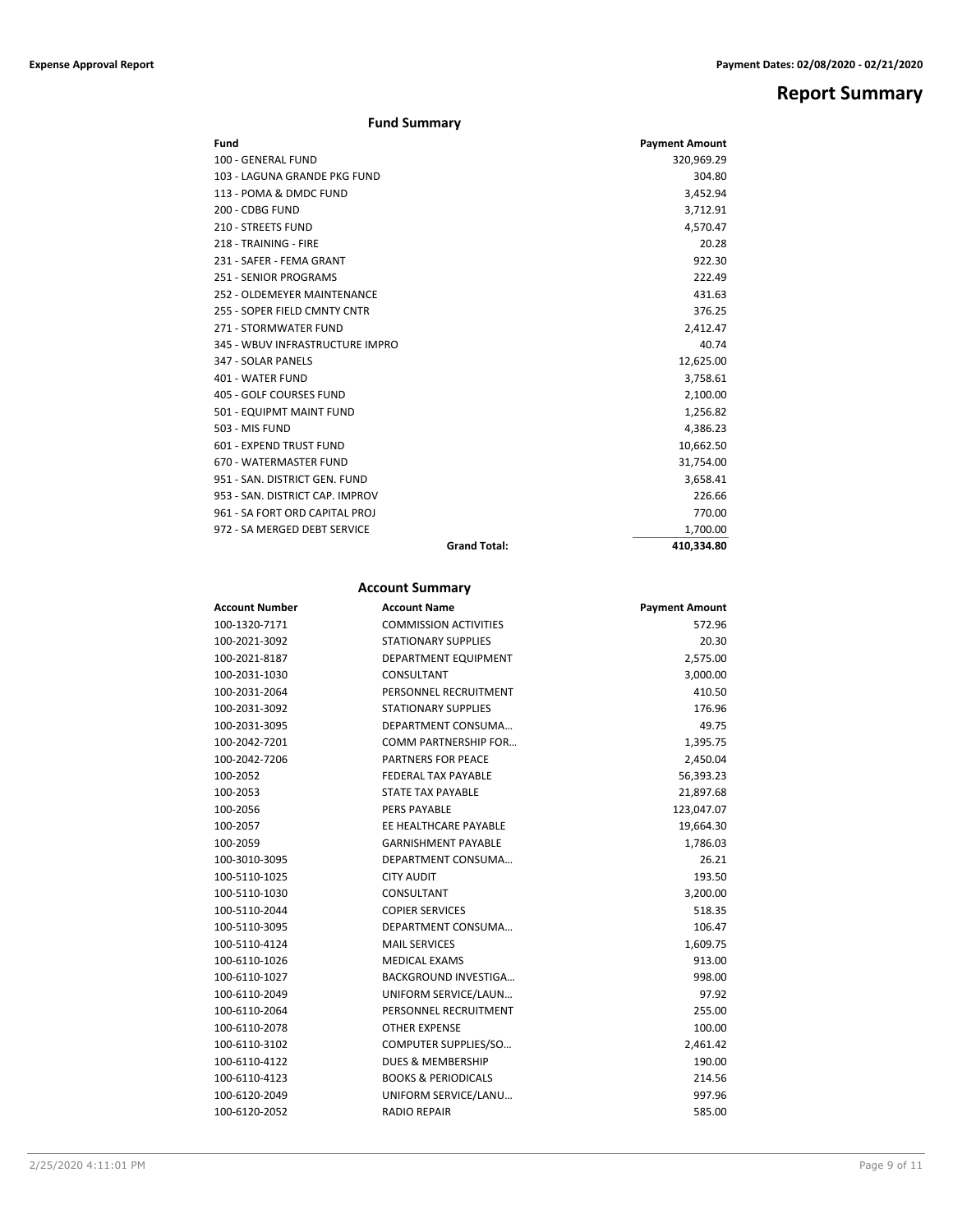|                           | <b>Account Summary</b>                |                       |
|---------------------------|---------------------------------------|-----------------------|
| <b>Account Number</b>     | <b>Account Name</b>                   | <b>Payment Amount</b> |
| 100-6130-4125             | <b>INVESTIGATION EXPENSE</b>          | 150.00                |
| 100-6160-2073             | SUBCONTRACTED WORK                    | 4,880.00              |
| 100-6610-2043             | TEMPORARY CONTRACT S                  | 960.00                |
| 100-6610-2045             | <b>ACCREDITATION</b>                  | 4,000.00              |
| 100-6640-2043             | TEMPORARY CONTRACT S                  | 2,156.99              |
| 100-6640-2049             | UNIFORM SERVICE/LAUN                  | 265.56                |
| 100-6640-3096             | <b>CSA 74 PURCHASES</b>               | 3,403.38              |
| 100-6640-5135             | MOBILE COMMUNICATIO                   | 1,137.19              |
| 100-6660-3097             | SAFETY EQUIPMENT                      | 100.81                |
| 100-7310-1046             | <b>HOUSING ELEMENT CON</b>            | 507.50                |
| 100-7310-3095             | DEPARTMENT CONSUMA                    | 47.52                 |
| 100-7410-2085             | <b>PROPERTY EXPENSE</b>               | 24,572.80             |
| 100-7410-3095             | DEPARTMENT CONSUMA                    | 17.57                 |
| 100-7410-4122             | <b>DUES &amp; MEMBERSHIPS</b>         | 5,000.00              |
| 100-8420-2073             | SUBCONTRACTED WORK                    | 8,800.00              |
| 100-8430-2073             | SUBCONTRACTED WORK                    | 9,938.31              |
| 100-8450-2073             | SUBCONTRACTED WORK                    | 3,850.00              |
| 100-8910-2044             | <b>COPIER SERVICES</b>                | 391.12                |
| 100-9100-2043             | TEMPORARY CONTRACT S                  | 755.30                |
| 100-9105-2049             | UNIFORM SERVICE/LAUN                  | 169.10                |
| 100-9200-2044             | <b>COPIER SERVICES</b>                | 311.75                |
| 100-9200-2053             | <b>OUTSIDE PRINTING SERVI</b>         | 250.00                |
| 100-9200-7182             | <b>HOLIDAY SNOW FESTIVAL</b>          | 1,065.15              |
| 100-9310-1027             | BACKGROUND INVESTIGA                  | 213.50                |
| 100-9320-2049             | UNIFORM SERVICE/LAUN                  | 1,206.09              |
| 100-9330-2049             | UNIFORM SERVICE/LAUN                  | 555.34                |
| 100-9400-2049             | UNIFORM/LAUNDRY SERV                  | 357.60                |
| 103-2052                  | FEDERAL TAX PAYABLE                   | 90.36                 |
| 103-2053                  | <b>STATE TAX PAYABLE</b>              | 32.05                 |
| 103-2056                  | <b>PERS PAYABLE</b>                   | 151.02                |
| 103-2057                  | EE HEALTHCARE PAYABLE                 | 31.37                 |
| 113-2052                  | <b>FEDERAL TAX PAYABLE</b>            | 1,255.37              |
| 113-2053                  | <b>STATE TAX PAYABLE</b>              | 482.89                |
| 113-2056                  | <b>PERS PAYABLE</b>                   | 1,250.84              |
| 113-2057                  | EE HEALTHCARE PAYABLE                 | 463.84                |
| 200-2052                  | <b>FEDERAL TAX PAYABLE</b>            | 127.62                |
| 200-2053                  | STATE TAX PAYABLE                     | 38.21                 |
| 200-2056                  | PERS PAYABLE                          | 292.25                |
| 200-2057                  | EE HEALTHCARE PAYABLE                 | 99.30                 |
| 200-5410-7402             | ECHO                                  | 2,286.73              |
| 200-5410-9823             | <b>WANDA SIDEWALK</b>                 | 868.80                |
| 210-2052                  | FEDERAL TAX PAYABLE                   | 643.20                |
| 210-2053                  | <b>STATE TAX PAYABLE</b>              | 231.59                |
| 210-2056                  | PERS PAYABLE<br>EE HEALTHCARE PAYABLE | 1,372.50              |
| 210-2057                  | <b>GARNISHMENT PAYABLE</b>            | 306.77                |
| 210-2059<br>210-8210-9571 | PAVEMENT MANAGEME                     | 16.41                 |
|                           | EE HEALTHCARE PAYABLE                 | 2,000.00<br>20.28     |
| 218-2057<br>231-2057      | EE HEALTHCARE PAYABLE                 | 11.16                 |
| 231-6660-2043             | TEMPORARY CONTRACT S                  | 810.33                |
| 231-6660-3097             | SAFETY EQUIPMENT                      | 100.81                |
| 251-9500-7125             | SENIOR ACTIVITIES                     | 222.49                |
| 252-2345                  | <b>CENTER RENTAL DEPOSITS</b>         | 431.63                |
| 255-2345                  | <b>CENTER RENTAL DEPOSITS</b>         | 376.25                |
| 271-2052                  | FEDERAL TAX PAYABLE                   | 662.96                |
| 271-2053                  | <b>STATE TAX PAYABLE</b>              | 201.92                |
| 271-2056                  | <b>PERS PAYABLE</b>                   | 1,255.55              |
| 271-2057                  | EE HEALTHCARE PAYABLE                 | 292.04                |
|                           |                                       |                       |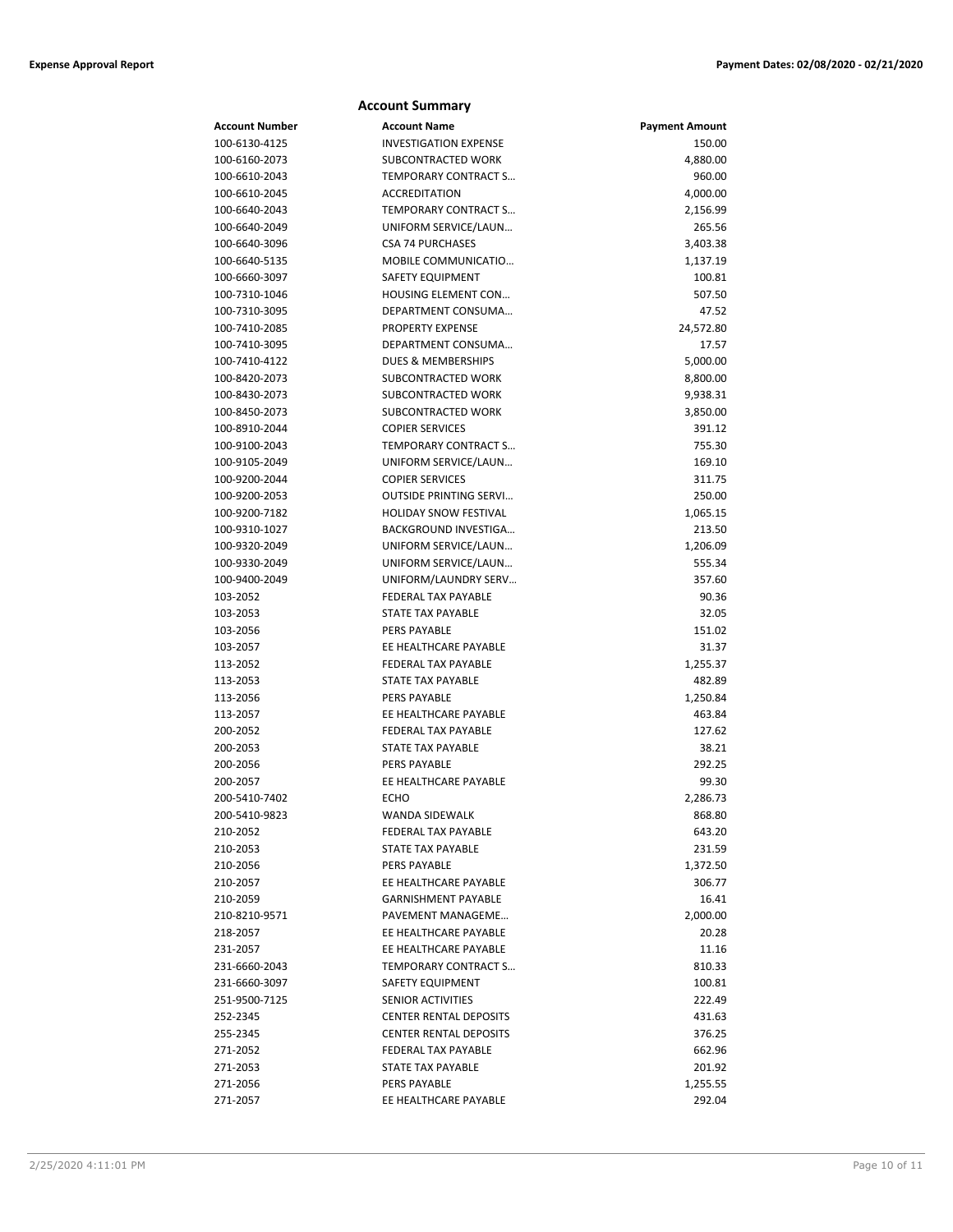|                | <b>Account Summary</b>        |                       |
|----------------|-------------------------------|-----------------------|
| Account Number | <b>Account Name</b>           | <b>Payment Amount</b> |
| 345-2052       | <b>FEDERAL TAX PAYABLE</b>    | 7.08                  |
| 345-2053       | <b>STATE TAX PAYABLE</b>      | 2.21                  |
| 345-2056       | PERS PAYABLE                  | 24.70                 |
| 345-2057       | EE HEALTHCARE PAYABLE         | 6.75                  |
| 347-8910-9539  | <b>SOLAR PANELS</b>           | 12,625.00             |
| 401-2052       | <b>FEDERAL TAX PAYABLE</b>    | 1,015.26              |
| 401-2053       | <b>STATE TAX PAYABLE</b>      | 373.34                |
| 401-2056       | <b>PERS PAYABLE</b>           | 1,436.12              |
| 401-2057       | EE HEALTHCARE PAYABLE         | 331.45                |
| 401-8610-2053  | <b>OUTSIDE PRINTING SERVI</b> | 288.22                |
| 401-8610-4124  | <b>POSTAGE</b>                | 314.22                |
| 405-5110-9606  | <b>OTHER EXPENSES</b>         | 2,100.00              |
| 501-2052       | <b>FEDERAL TAX PAYABLE</b>    | 386.99                |
| 501-2053       | <b>STATE TAX PAYABLE</b>      | 74.86                 |
| 501-2056       | <b>PERS PAYABLE</b>           | 653.87                |
| 501-2057       | EE HEALTHCARE PAYABLE         | 141.10                |
| 503-2052       | <b>FEDERAL TAX PAYABLE</b>    | 1,481.99              |
| 503-2053       | <b>STATE TAX PAYABLE</b>      | 339.75                |
| 503-2056       | <b>PERS PAYABLE</b>           | 1,346.17              |
| 503-2057       | EE HEALTHCARE PAYABLE         | 334.58                |
| 503-4010-5132  | <b>TELEPHONE</b>              | 214.59                |
| 503-4010-5135  | MOBILE COMMUNICATIO           | 398.25                |
| 503-4010-5138  | DATA COMMUNICATION            | 270.90                |
| 601-2106       | <b>MAYOR'S YOUTH PROGR</b>    | 6,000.00              |
| 601-2214       | BAKEWELL - CAMPUS TO          | 4,482.50              |
| 601-2224       | <b>MAIN GATE - PETROVICH</b>  | 180.00                |
| 670-2120-1030  | CONSULTANT                    | 3,600.00              |
| 670-2130-1030  | <b>CONSULTING COSTS</b>       | 28,154.00             |
| 951-2052       | <b>FEDERAL TAX PAYABLE</b>    | 941.30                |
| 951-2053       | <b>STATE TAX PAYABLE</b>      | 338.80                |
| 951-2056       | <b>PERS PAYABLE</b>           | 1,424.17              |
| 951-2057       | EE HEALTHCARE PAYABLE         | 332.16                |
| 951-8810-1022  | <b>LEGAL SERVICES</b>         | 104.70                |
| 951-8810-5132  | <b>TELEPHONE</b>              | 153.18                |
| 951-8820-2073  | SUBCONTRACTED WORK            | 164.10                |
| 951-8820-4121  | <b>MEETINGS AND TRAVEL</b>    | 200.00                |
| 953-2052       | <b>FEDERAL TAX PAYABLE</b>    | 63.16                 |
| 953-2053       | <b>STATE TAX PAYABLE</b>      | 41.35                 |
| 953-2056       | <b>PERS PAYABLE</b>           | 102.29                |
| 953-2057       | EE HEALTHCARE PAYABLE         | 19.86                 |
| 961-9610-1022  | <b>LEGAL SERVICES</b>         | 770.00                |
| 972-9710-9604  | <b>FEES &amp; EXPENSES</b>    | 1,700.00              |
|                | <b>Grand Total:</b>           | 410,334.80            |
|                |                               |                       |

### **Project Account Summary**

| <b>Project Account Key</b> |                     | <b>Payment Amount</b> |
|----------------------------|---------------------|-----------------------|
| **None**                   |                     | 410.334.80            |
|                            | <b>Grand Total:</b> | 410.334.80            |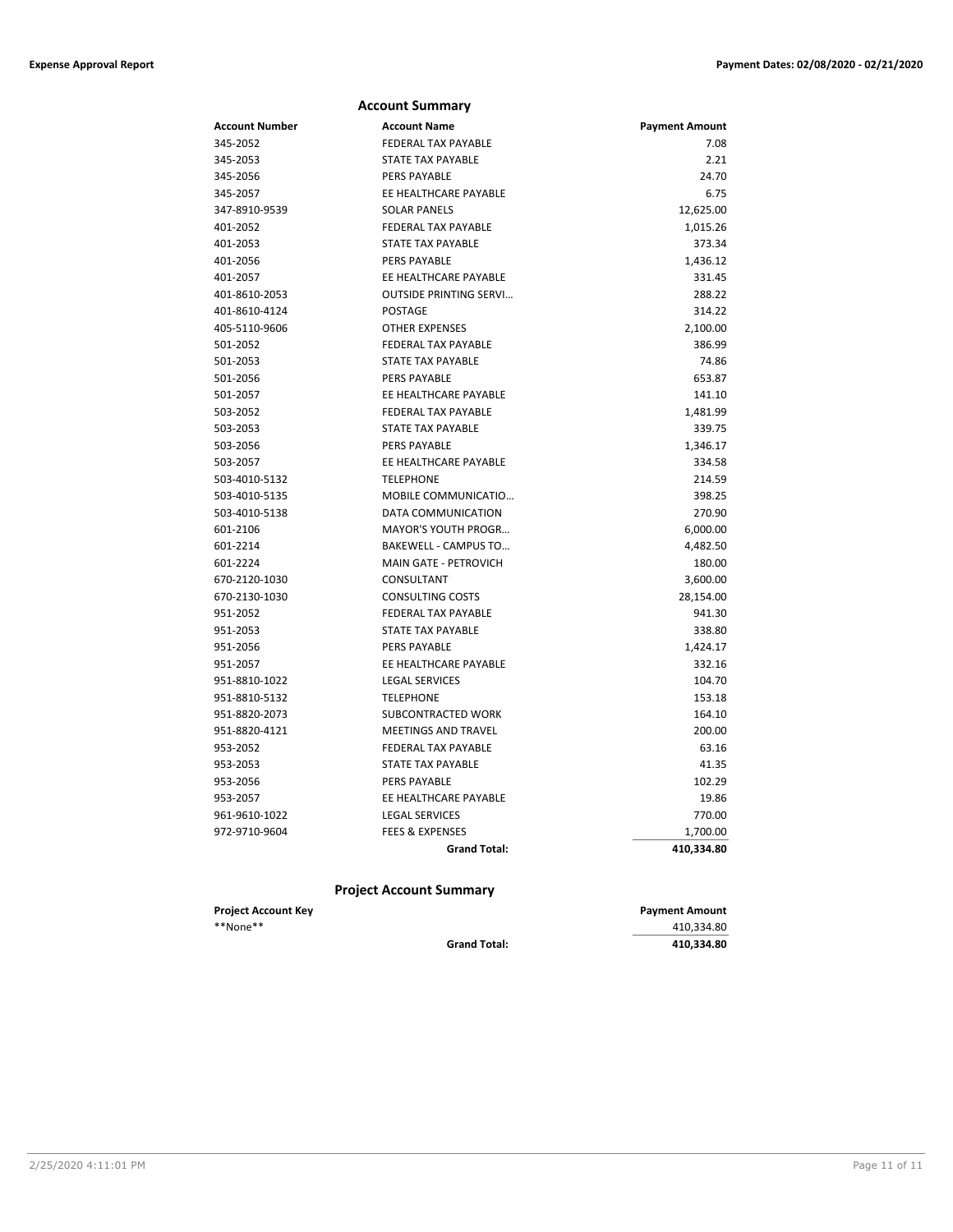

## **Distribution Report**

Seaside, CA Payroll Set: 01 Expense Range - Payment Range 02/08/2020-02/21/2020

**Amount**

| <b>Fund: 100 - GENERAL FUND</b> |                                 |            |
|---------------------------------|---------------------------------|------------|
| 100-1010-0001                   | SALARIES                        | 2,891.60   |
| 100-1010-0020                   | PART-TIME HOURLY WAGES          | 2,182.00   |
| 100-2010-0001                   | SALARIES                        | 9,801.40   |
| 100-2010-0018                   | <b>AUTO ALLOWANCE</b>           | 200.00     |
| 100-2010-0019                   | <b>HOUSING ALLOWANCE</b>        | 2,100.00   |
| 100-2010-0020                   | PART-TIME HOURLY WAGES          | 2,486.60   |
| 100-2021-0001                   | SALARIES                        | 7,661.58   |
| 100-2021-1033                   | <b>FITNESS PROGRAM</b>          | 45.00      |
| 100-2031-0001                   | SALARIES                        | 12,593.32  |
| 100-2031-4121                   | MEETINGS AND TRAVEL             | 154.10     |
| 100-2042-0020                   | PART-TIME HOURLY WAGES          | 5,084.31   |
| 100-3010-0001                   | SALARIES                        | 7,606.16   |
| 100-5110-0001                   | SALARIES                        | 21,076.75  |
| 100-5110-0002                   | <b>OVERTIME</b>                 | 45.65      |
| 100-5110-0041                   | <b>MEDICAL INSURANCE</b>        | 46.15      |
| 100-5110-1033                   | <b>FITNESS PROGRAM</b>          | 45.00      |
| 100-6110-0001                   | SALARIES                        | 42,901.63  |
| 100-6110-0002                   | <b>OVERTIME</b>                 | 931.28     |
| 100-6110-0004                   | UNIFORM ALLOWANCE               | 323.98     |
| 100-6110-0020                   | PART-TIME HOURLY WAGES          | 3,199.42   |
| 100-6110-0099                   | TUITION REIMBURSEMENTS          | 990.00     |
| 100-6110-1029                   | <b>TRAINING &amp; EDUCATION</b> | 71.00      |
| 100-6110-1033                   | <b>FITNESS PROGRAM</b>          | 45.00      |
| 100-6110-4202                   | <b>CALEA PROGRAM</b>            | 405.66     |
| 100-6120-0001                   | SALARIES                        | 117,247.99 |
| 100-6120-0002                   | <b>OVERTIME</b>                 | 18,332.73  |
| 100-6120-0004                   | UNIFORM ALLOWANCE               | 737.90     |
| 100-6120-0020                   | PART-TIME HOURLY WAGES          | 2,249.04   |
| 100-6120-1033                   | <b>FITNESS PROGRAM</b>          | 270.00     |
| 100-6130-0001                   | SALARIES                        | 34,462.46  |
| 100-6130-0002                   | <b>OVERTIME</b>                 | 7,153.70   |
| 100-6130-0004                   | UNIFORM ALLOWANCE               | 224.28     |
| 100-6130-1033                   | <b>FTINESS PROGRAM</b>          | 45.00      |
| 100-6150-0001                   | SALARIES                        | 3,663.68   |
| 100-6150-0004                   | UNIFORM ALLOWANCE               | 36.00      |
| 100-6160-0001                   | SALARIES                        | 2,798.09   |
| 100-6160-0004                   | UNIFORM ALLOWANCE               | 36.00      |
| 100-6160-0041                   | <b>MEDICAL INSURANCE</b>        | 46.15      |
| 100-6170-0020                   | PART-TIME HOURLY WAGES          | 2,065.72   |
| 100-6610-0001                   | SALARIES                        | 8,442.43   |
| 100-6610-0004                   | UNIFORM ALLOWANCE               | 34.62      |
| 100-6630-1029                   | <b>TRAINING &amp; EDUCATION</b> | 553.17     |
| 100-6640-0001                   | SALARIES                        | 113,590.76 |
| 100-6640-0002                   | <b>OVERTIME</b>                 | 14,997.69  |
| 100-6640-0004                   | UNIFORM ALLOWANCE               | 103.86     |
| 100-6640-0008                   | OPER COMP DIV CHIEFS ST TIME    | 206.60     |
| 100-6640-1033                   | <b>FITNESS PROGRAM</b>          | 45.00      |
| 100-6660-0020                   | PART-TIME HOURLY WAGES          | 295.71     |
| 100-7110-0001                   | SALARIES                        | 2,394.56   |
| 100-7110-0020                   | PART-TIME HOURLY WAGES          | 1,581.60   |
| 100-7210-0001                   | SALARIES                        | 7,883.52   |
| 100-7220-0001                   | SALARIES                        | 3,132.32   |
| 100-7220-0002                   | OVERTIME                        | 293.65     |
|                                 |                                 |            |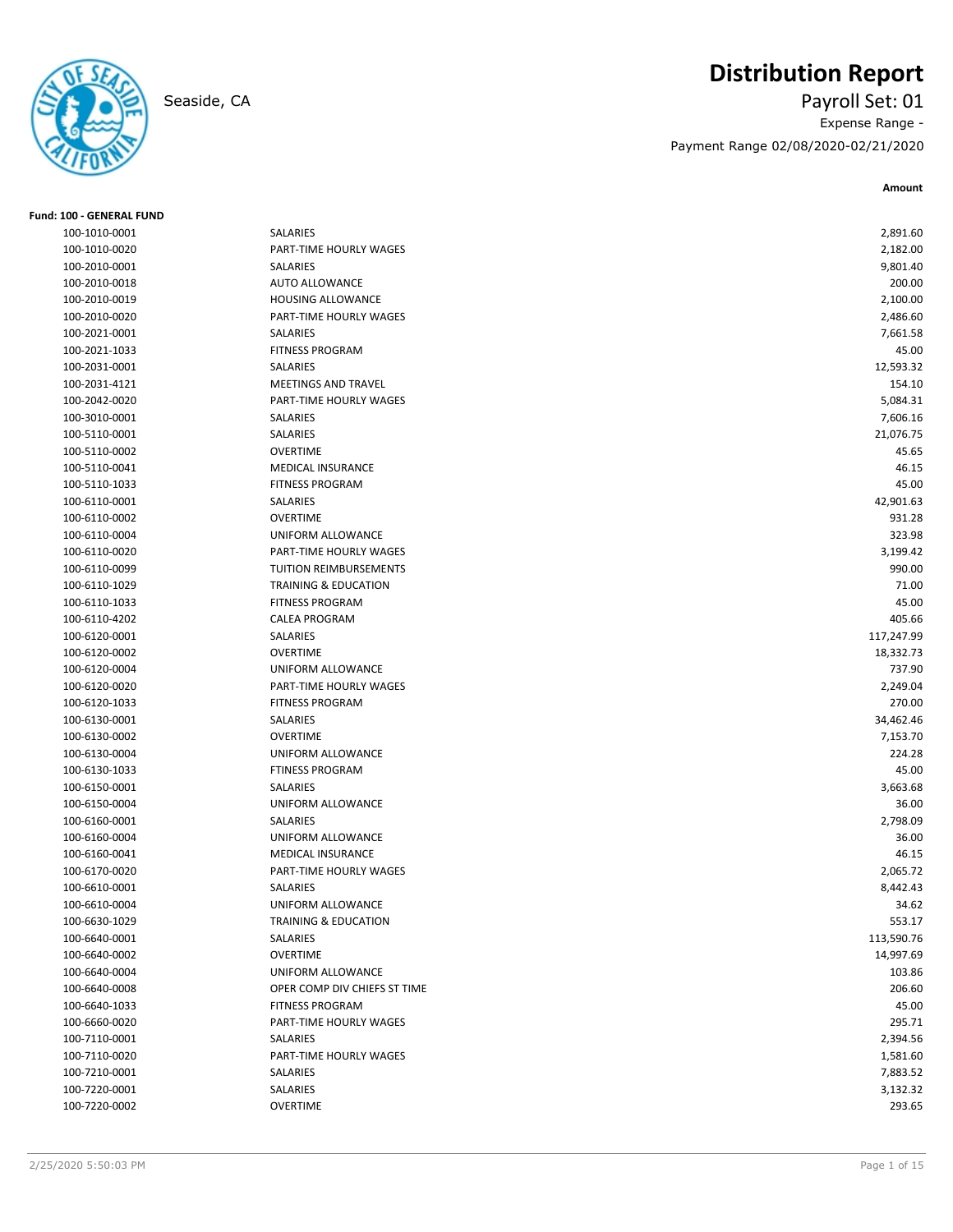|               |                               |                                          | Amount     |
|---------------|-------------------------------|------------------------------------------|------------|
| 100-7310-0001 | SALARIES                      |                                          | 7,930.39   |
| 100-7310-0020 | PART-TIME HOURLY WAGES        |                                          | 2,962.06   |
| 100-7410-0001 | SALARIES                      |                                          | 12,118.73  |
| 100-7410-0020 | <b>PART-TIME HOURLY</b>       |                                          | 2.230.44   |
| 100-7410-0041 | <b>MEDICAL INSURANCE</b>      |                                          | 46.15      |
| 100-7410-1033 | <b>FITNESS PROGRAM</b>        |                                          | 44.00      |
| 100-8310-0001 | <b>SALARIES</b>               |                                          | 6,627.25   |
| 100-8310-0002 | <b>OVERTIME</b>               |                                          | 1,004.56   |
| 100-8310-0097 | UNALLOCATED PAGER             |                                          | 2,109.03   |
| 100-8410-0001 | SALARIES                      |                                          | 2,090.32   |
| 100-8420-0001 | <b>SALARIES</b>               |                                          | 12,053.24  |
| 100-8420-0002 | <b>OVERTIME</b>               |                                          | 1,077.57   |
| 100-8430-0001 | SALARIES                      |                                          | 1,080.75   |
| 100-8430-0002 | <b>OVERTIME</b>               |                                          | 613.78     |
| 100-8440-0001 | <b>SALARIES</b>               |                                          | 2,404.52   |
| 100-8450-0001 | <b>SALARIES</b>               |                                          | 2,903.84   |
| 100-8910-0001 | <b>SALARIES</b>               |                                          | 15,483.18  |
| 100-8910-1033 | <b>FITNESS PROGRAM</b>        |                                          | 135.00     |
| 100-9100-0001 | <b>SALARIES</b>               |                                          | 5,977.08   |
| 100-9100-0002 | <b>OVERTIME</b>               |                                          | 306.62     |
| 100-9100-0020 | PART-TIME HOURLY WAGES        |                                          | 7,108.04   |
| 100-9100-4121 | <b>MEETINGS &amp; TRAVEL</b>  |                                          | 42.00      |
| 100-9105-0001 | SALARIES                      |                                          | 2,253.38   |
| 100-9105-0020 | <b>PART-TIME HOURLY WAGES</b> |                                          | 7,276.16   |
| 100-9200-0020 | PART-TIME HOURLY WAGES        |                                          | 2,738.92   |
| 100-9310-0001 | <b>SALARIES</b>               |                                          | 5,854.64   |
| 100-9310-0020 | PART-TIME HOURLY WAGES        |                                          | 1,419.03   |
| 100-9310-1033 | <b>FITNESS PROGRAM</b>        |                                          | 45.00      |
| 100-9320-0002 | <b>OVERTIME</b>               |                                          | 30.42      |
| 100-9320-0020 | PART-TIME HOURLY WAGES        |                                          | 2,858.31   |
| 100-9330-0020 | PART-TIME HOURLY WAGES        |                                          | 3,336.48   |
| 100-9340-0002 | <b>OVERTIME</b>               |                                          | 152.10     |
| 100-9340-0020 | PART-TIME HOURLY WAGES        |                                          | 4,912.97   |
| 100-9350-0020 | PART-TIME HOURLY WAGES        |                                          | 4,501.72   |
| 100-9400-0001 | <b>SALARIES</b>               |                                          | 2,763.92   |
| 100-9400-0020 | PART-TIME HOURLY WAGES        |                                          | 13,066.54  |
| 100-9500-0020 | PART-TIME HOURLY WAGES        |                                          | 2,012.46   |
|               |                               | Fund 100 - GENERAL FUND Total: 13,981.52 | 605,382.42 |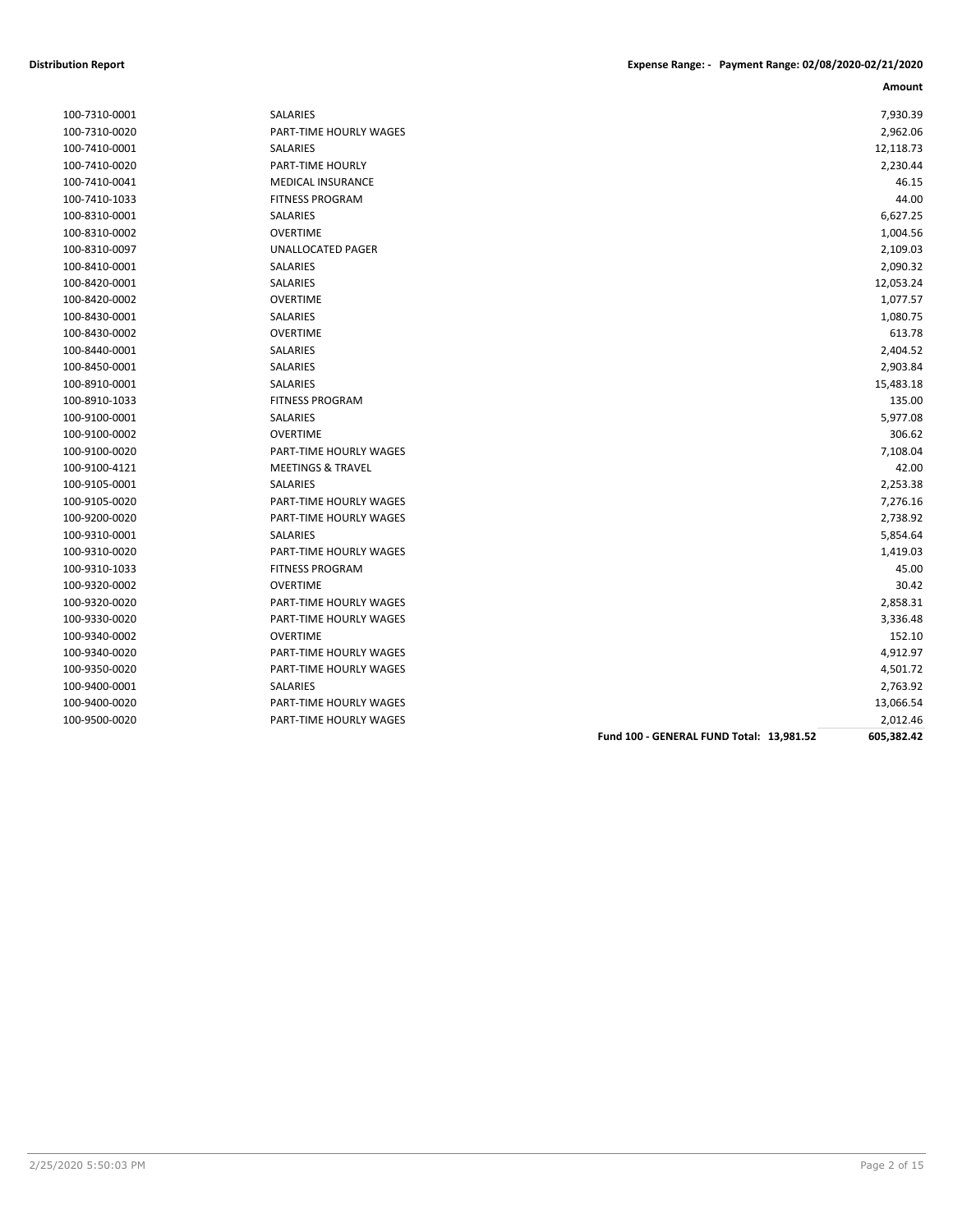**Fund: 103 - LAGUNA GRANDE PKG FUND**

103-8710-0001 SALARIES 1,206.95

**Fund 103 - LAGUNA GRANDE PKG FUND Total: 30.25 1,206.95**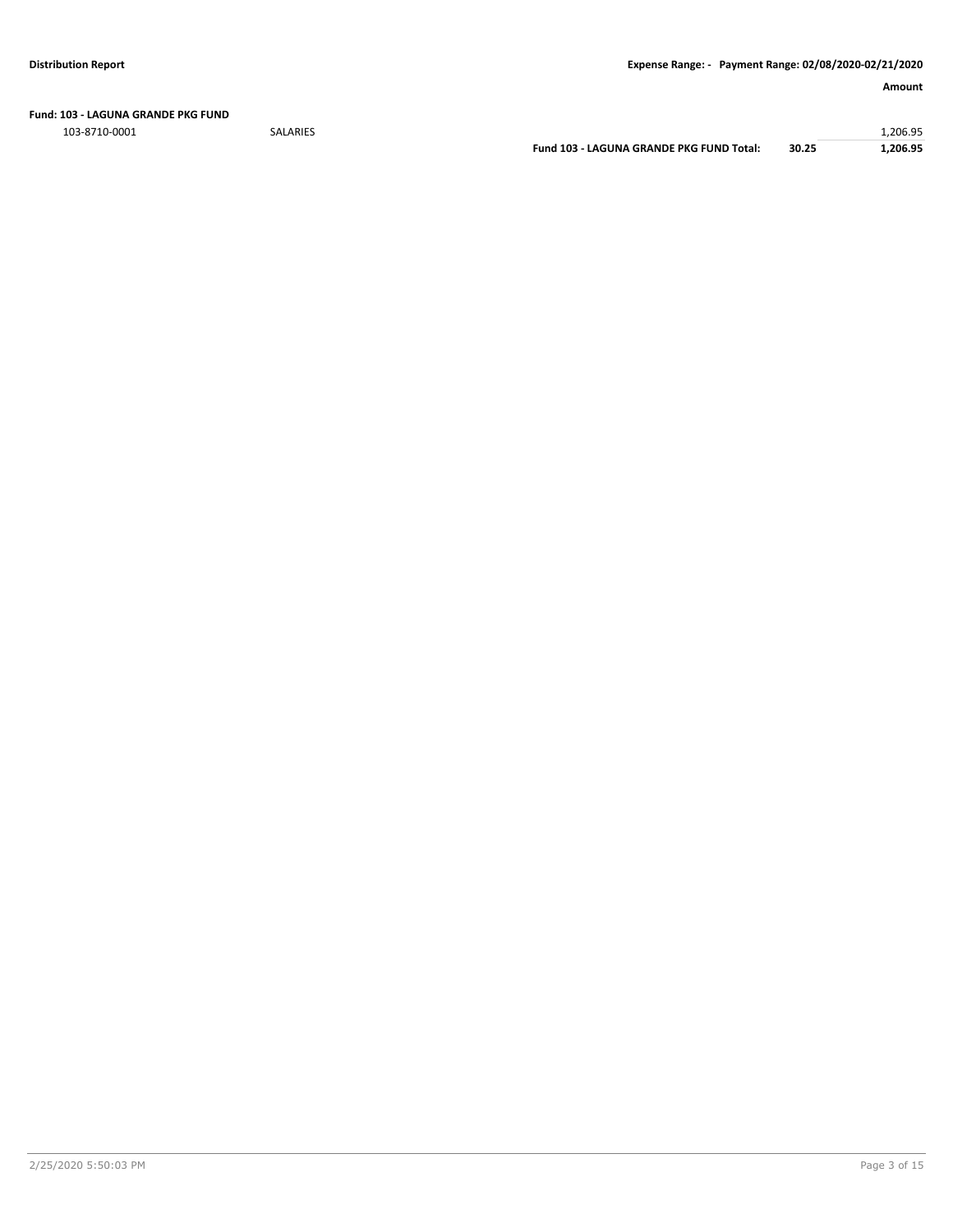| Fund: 113 - POMA & DMDC FUND |                          |                                    |        |           |
|------------------------------|--------------------------|------------------------------------|--------|-----------|
| 113-8730-0001                | SALARIES                 |                                    |        | 12,433.38 |
| 113-8730-0002                | <b>OVERTIME</b>          |                                    |        | 496.74    |
| 113-8730-0020                | PART-TIME HOURLY WAGES   |                                    |        | 993.85    |
| 113-8730-0041                | <b>MEDICAL INSURANCE</b> |                                    |        | 46.15     |
|                              |                          | Fund 113 - POMA & DMDC FUND Total: | 365.24 | 13,970.12 |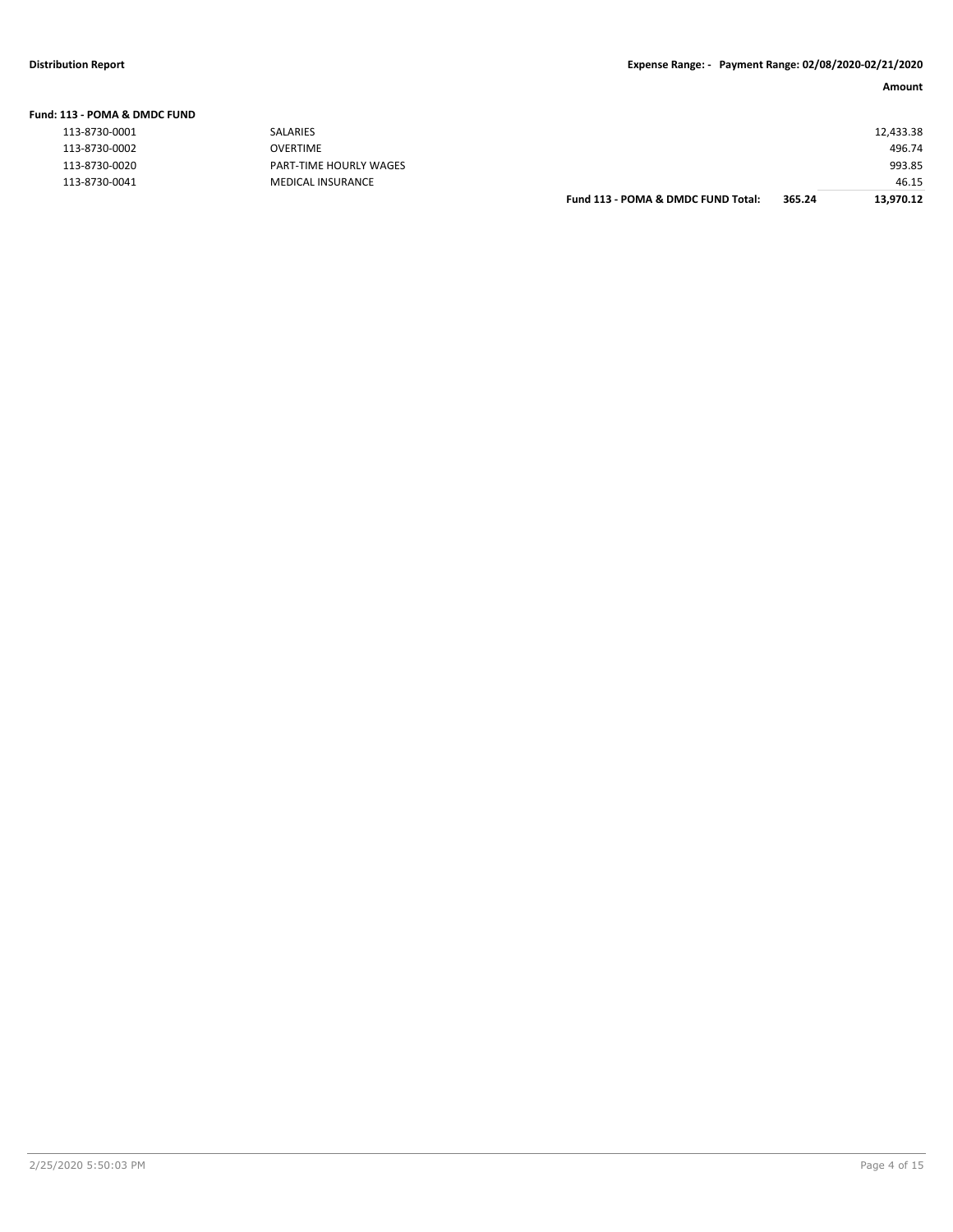**Fund: 200 - CDBG FUND** 200-5410-0001 SALARIES 1,666.87

**Fund 200 - CDBG FUND Total: 36.20 1,666.87**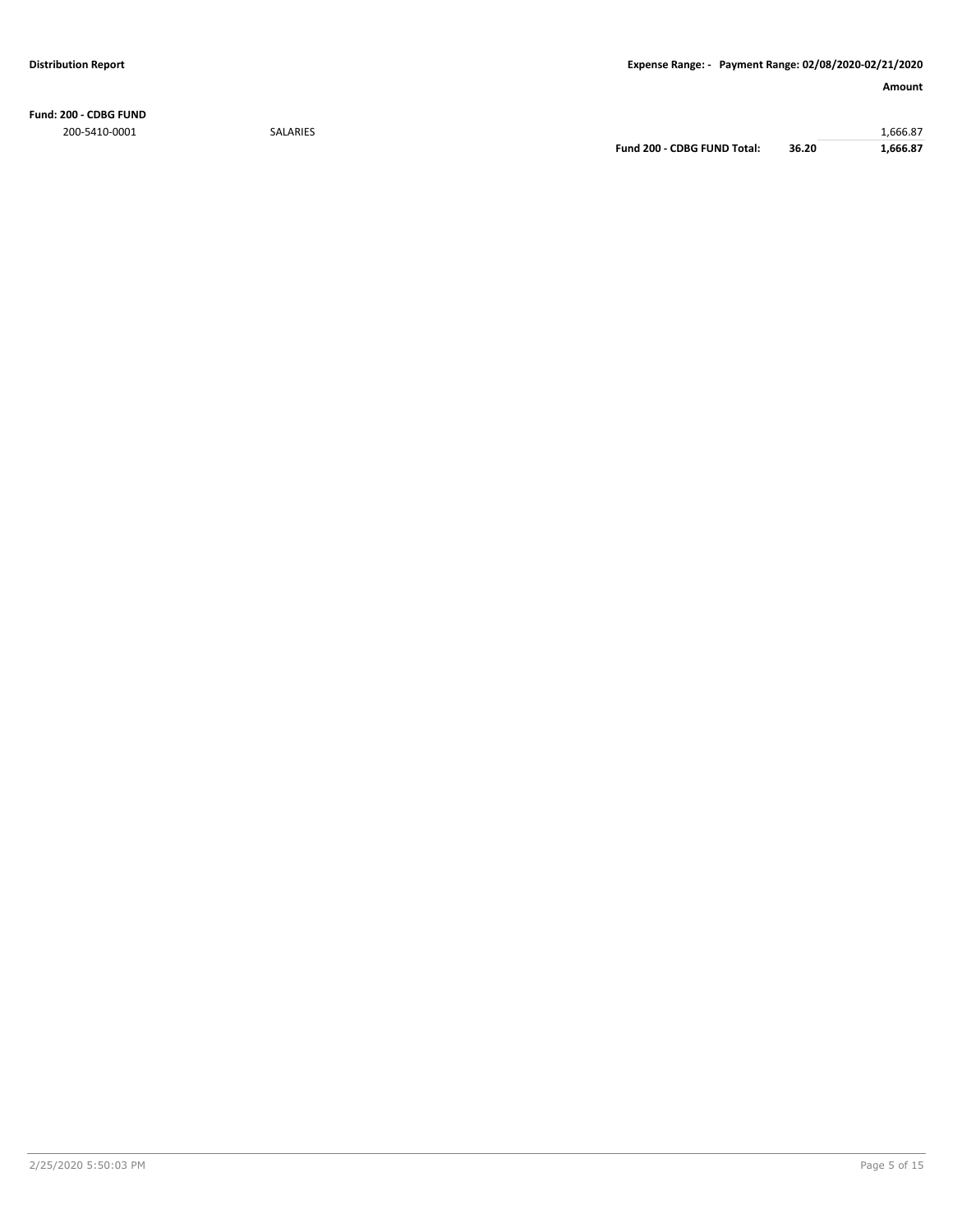### **Distribution Report Expense Range: - Payment Range: 02/08/2020-02/21/2020**

| <b>Fund: 210 - STREETS FUND</b> |                 |                                       |        |           |
|---------------------------------|-----------------|---------------------------------------|--------|-----------|
| 210-8110-0001                   | <b>SALARIES</b> |                                       |        | 9,040.66  |
| 210-8110-0002                   | <b>OVERTIME</b> |                                       |        | 274.93    |
| 210-8420-0001                   | SALARIES        |                                       |        | 1,753.07  |
| 210-8420-0002                   | <b>OVERTIME</b> |                                       |        | 94.19     |
|                                 |                 | <b>Fund 210 - STREETS FUND Total:</b> | 343.00 | 11,162.85 |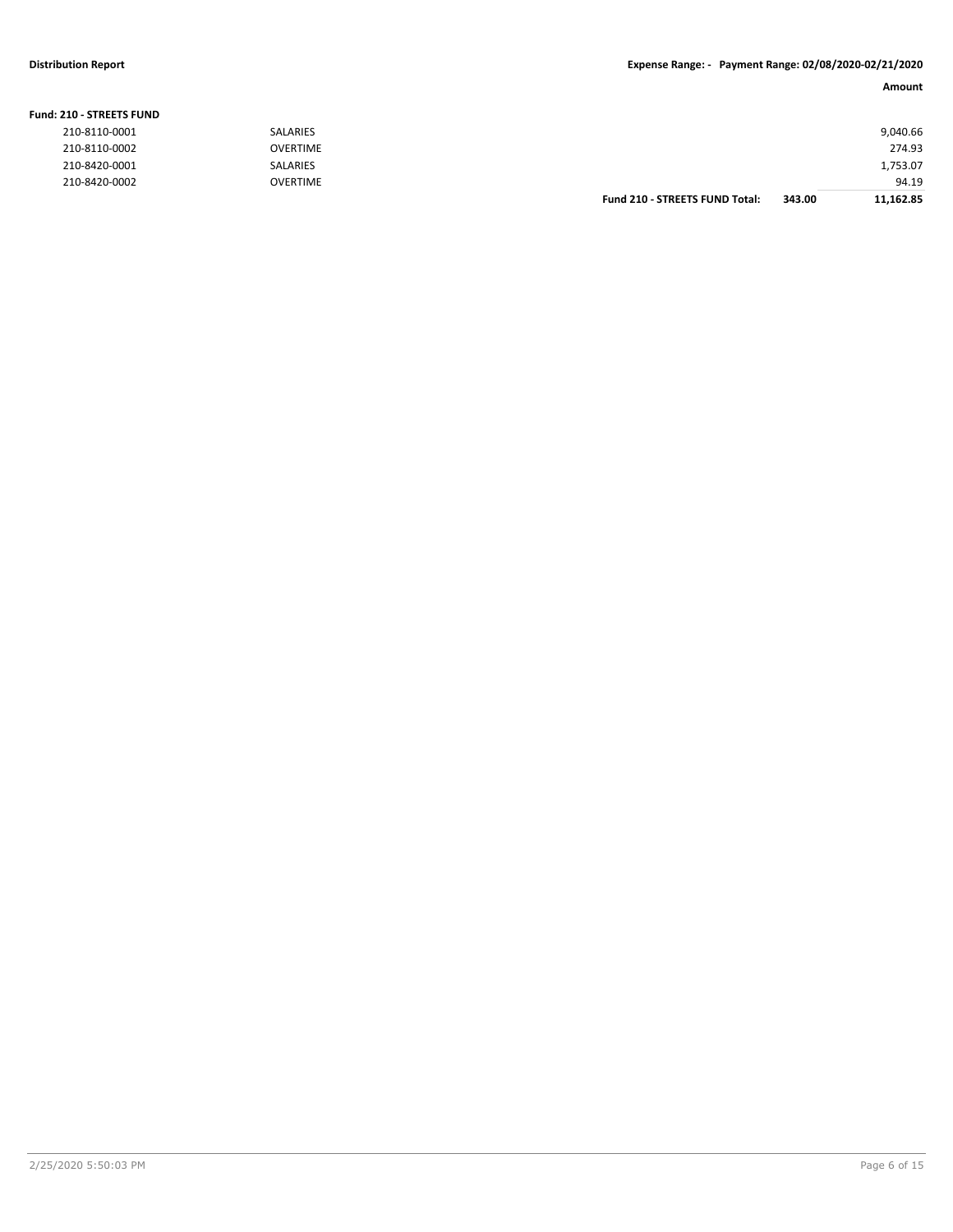**Fund: 231 - SAFER - FEMA GRANT** 231-6660-0020 PART-TIME HOURLY WAGES 384.00

**Fund 231 - SAFER - FEMA GRANT Total: 384.00**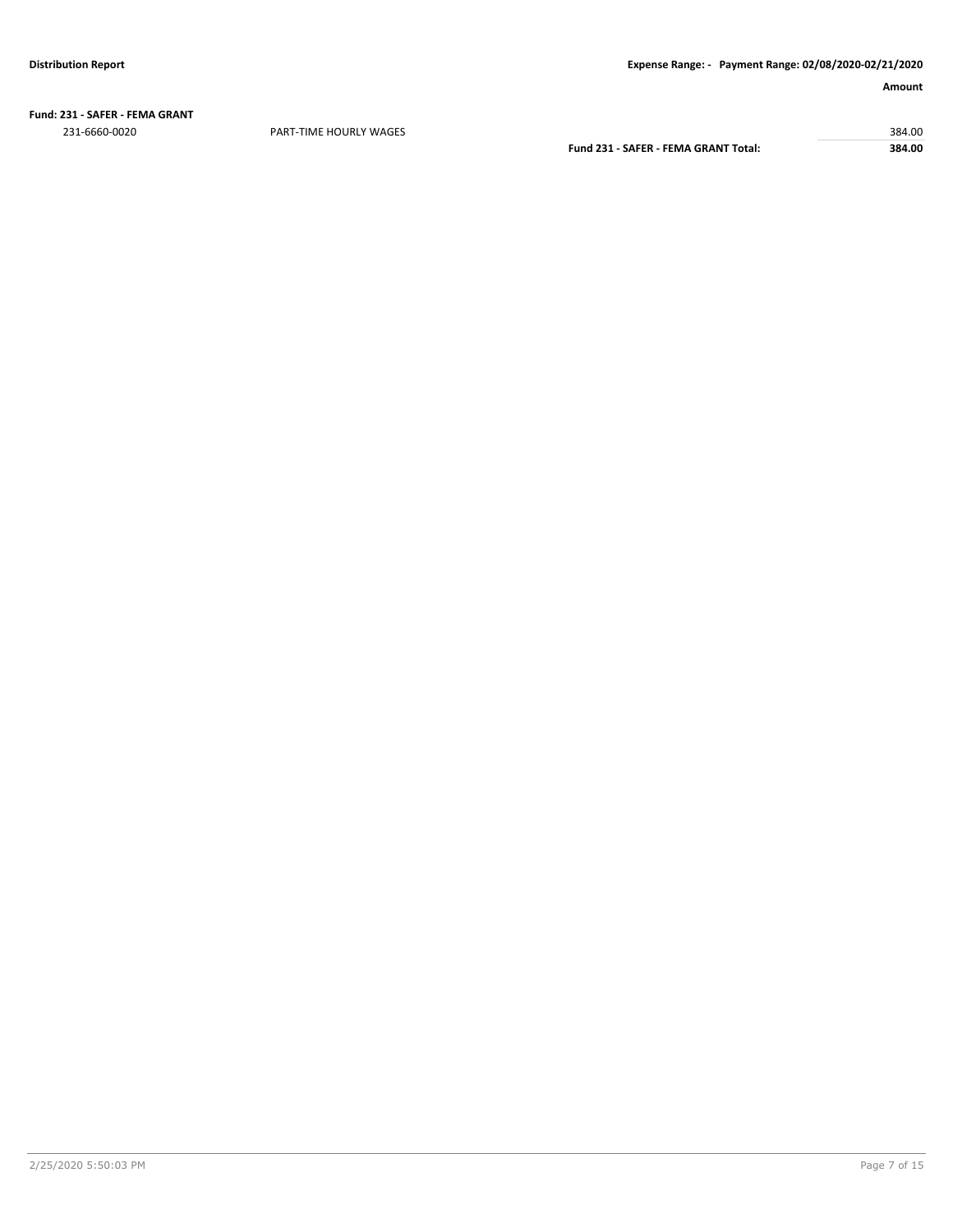| <b>271 - STORMWATER FUND</b> |                 |                                          |        |          |
|------------------------------|-----------------|------------------------------------------|--------|----------|
| 271-8110-0001                | SALARIES        |                                          |        | 8,291.72 |
| 271-8110-0002                | <b>OVERTIME</b> |                                          |        | 221.84   |
| 271-8110-1033                | FITNESS PROGRAM |                                          |        | 6.75     |
|                              |                 | <b>Fund 271 - STORMWATER FUND Total:</b> | 243.55 | 8,520.31 |

#### **Fund: 271 - STORMWATER FUND**

| 271-8110-0001 |  |
|---------------|--|
| 271-8110-0002 |  |
| 271-8110-1033 |  |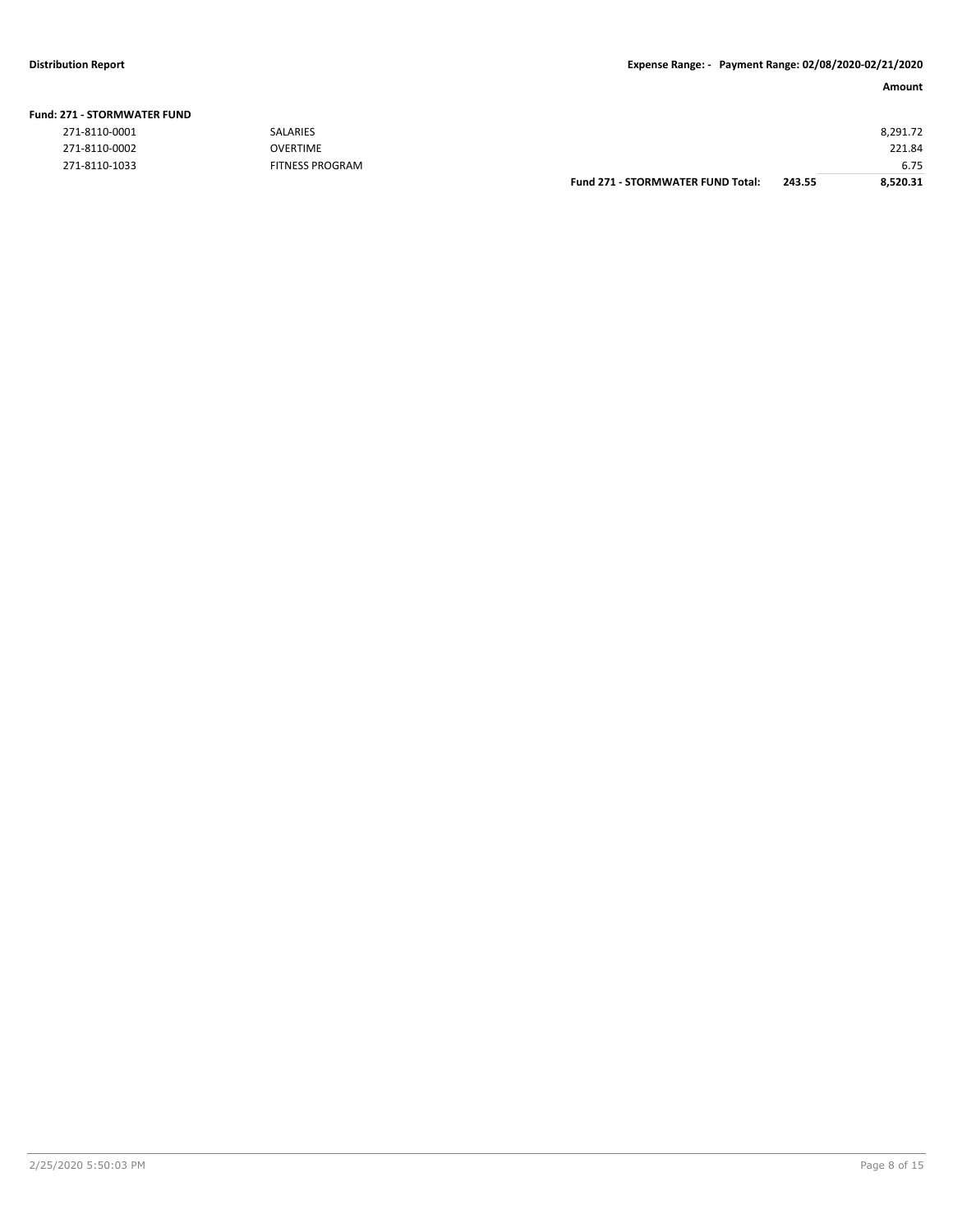**Fund: 345 - WBUV INFRASTRUCTURE IMPRO**

345-8910-0001 SALARIES 95.48

**Fund 345 - WBUV INFRASTRUCTURE IMPRO Total: 2.00 95.48**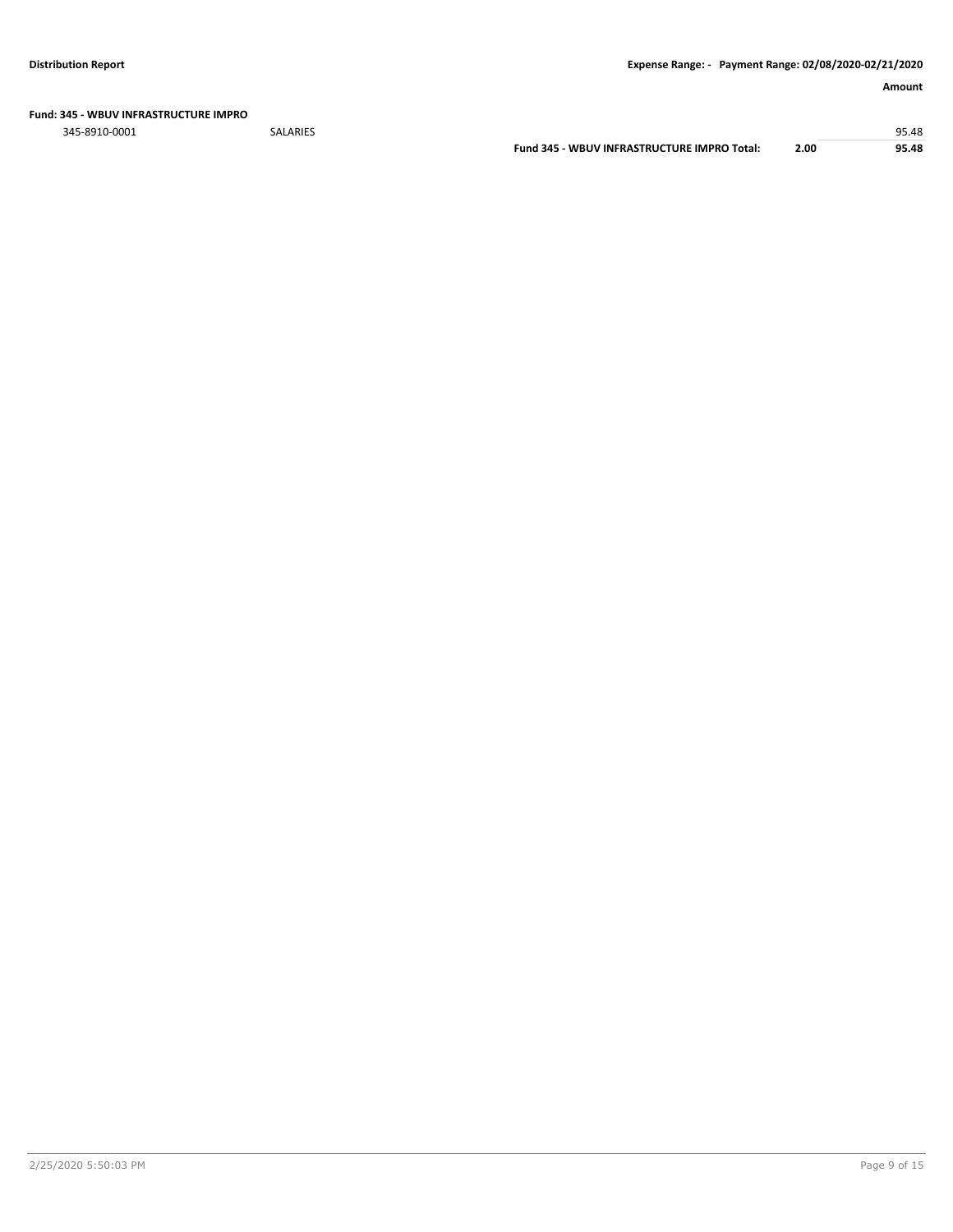### **Distribution Report Expense Range: - Payment Range: 02/08/2020-02/21/2020**

| IO1 - WATER FUND |                        |                                     |        |           |
|------------------|------------------------|-------------------------------------|--------|-----------|
| 401-8610-0001    | SALARIES               |                                     |        | 264.64    |
| 401-8620-0001    | SALARIES               |                                     |        | 8,753.21  |
| 401-8620-0002    | OVERTIME               |                                     |        | 1,389.68  |
| 401-8620-1033    | <b>FITNESS PROGRAM</b> |                                     |        | 31.50     |
|                  |                        | <b>Fund 401 - WATER FUND Total:</b> | 249.50 | 10,439.03 |

**Fund: 401 - WATER FUND**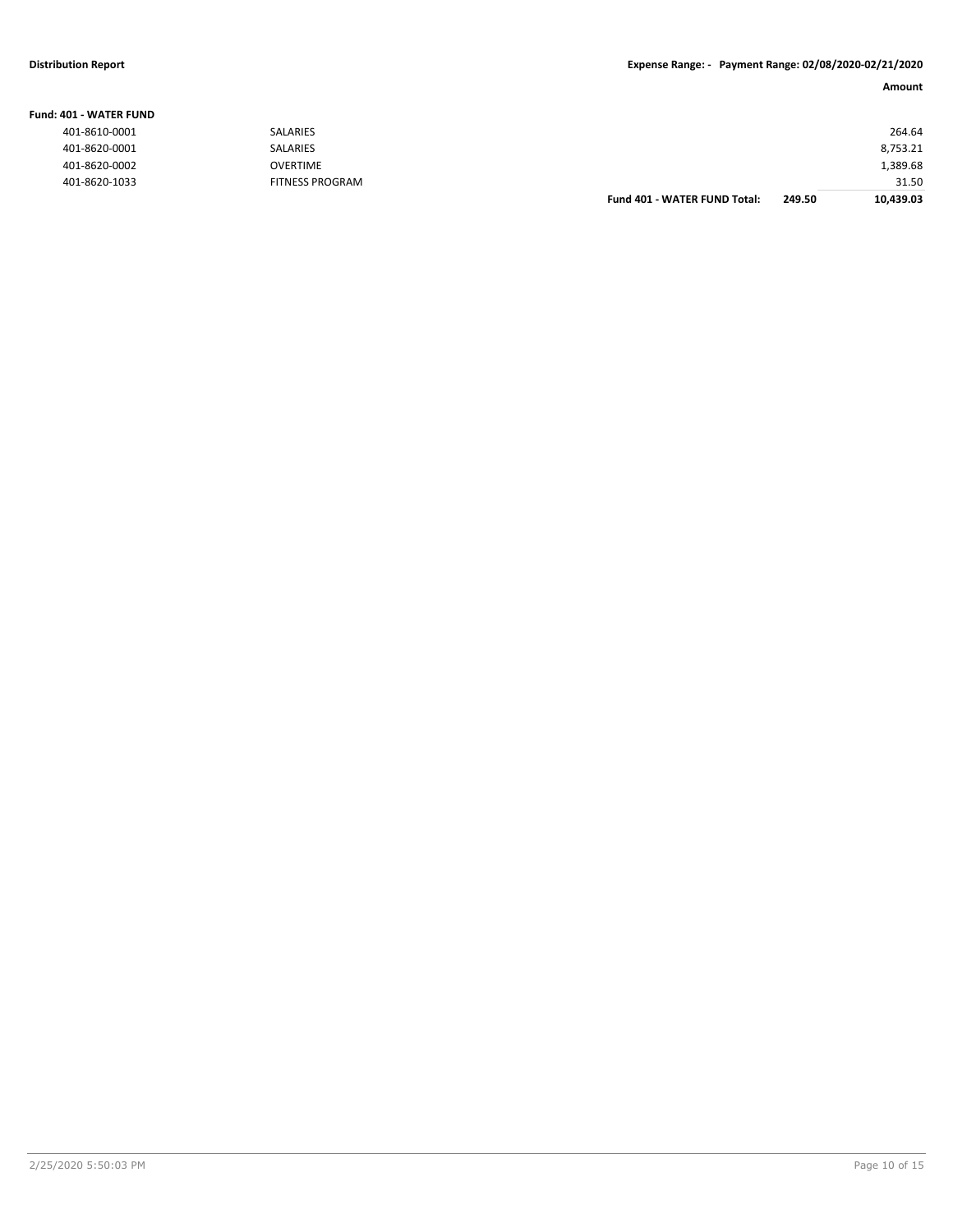| <b>Fund: 501 - EQUIPMT MAINT FUND</b> |                 |                                      |       |          |
|---------------------------------------|-----------------|--------------------------------------|-------|----------|
| 501-8510-0001                         | <b>SALARIES</b> |                                      |       | 529.28   |
| 501-8520-0001                         | <b>SALARIES</b> |                                      |       | 2.978.72 |
|                                       |                 | Fund 501 - EQUIPMT MAINT FUND Total: | 88.00 | 3.508.00 |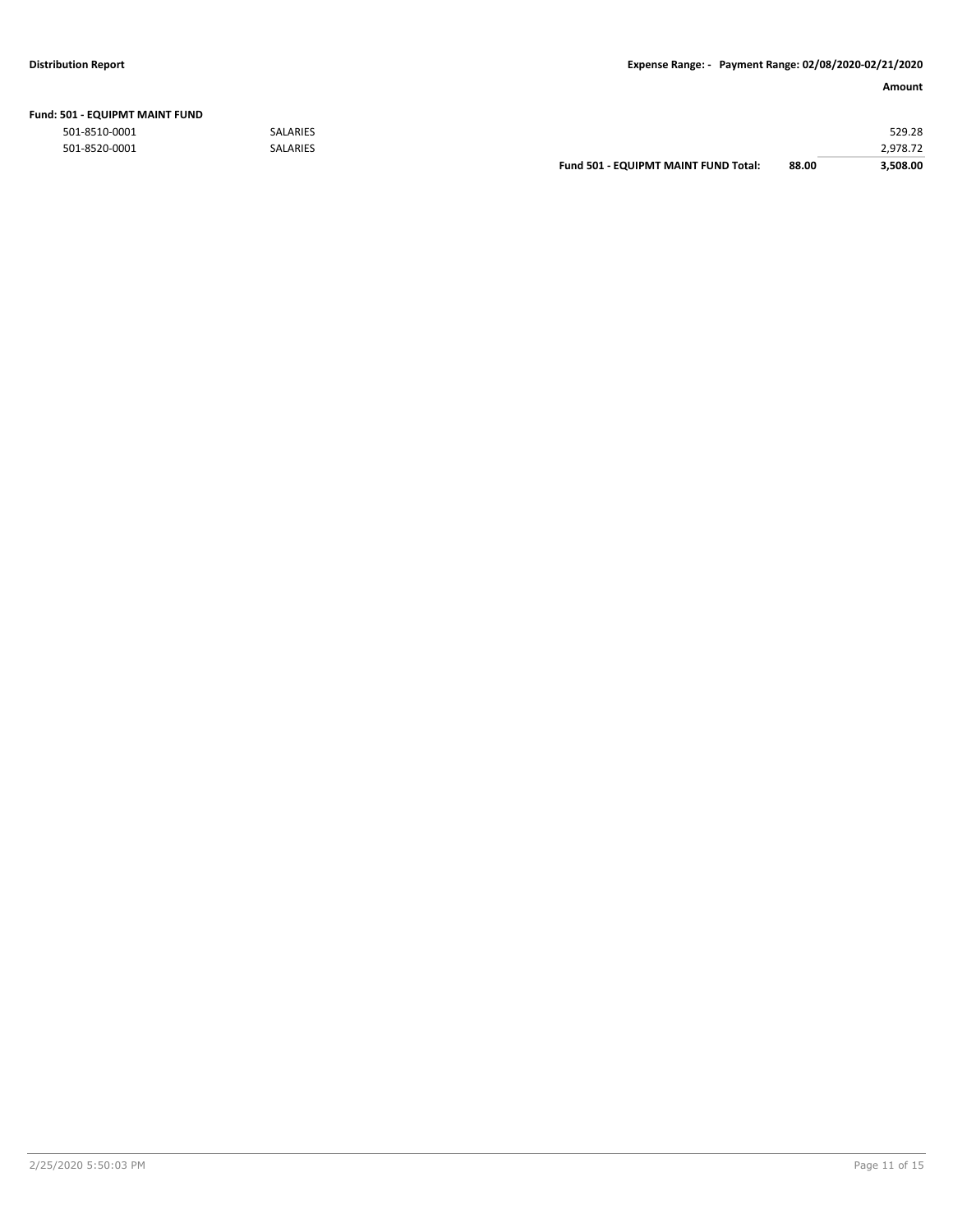### **Fund: 503 - MIS FUND**

| 8,495.66 |
|----------|
| 45.00    |
| 8,450.66 |
|          |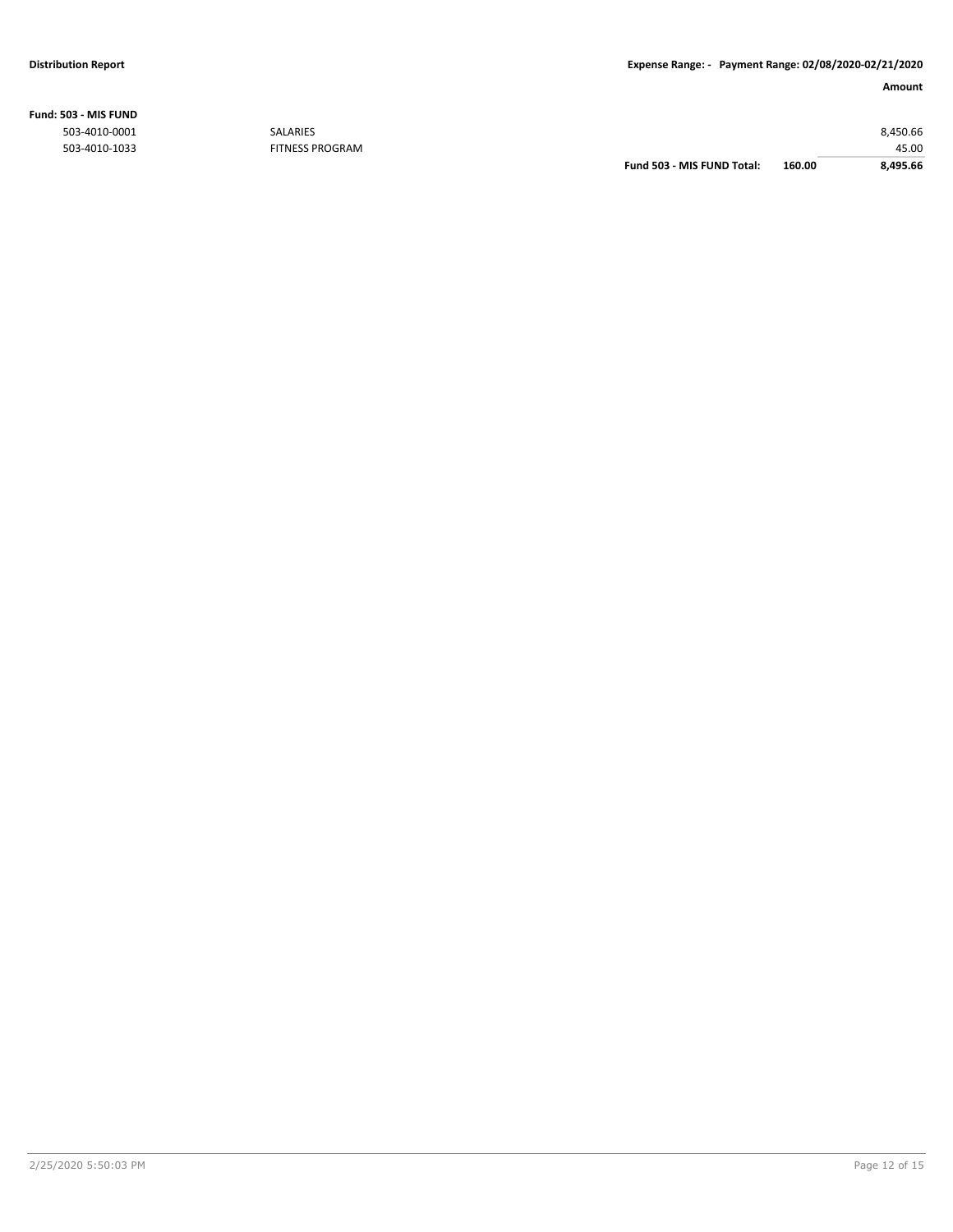### **Distribution Report Expense Range: - Payment Range: 02/08/2020-02/21/2020**

| Fund: 951 - SAN. DISTRICT GEN. FUND |                        |                                           |        |           |
|-------------------------------------|------------------------|-------------------------------------------|--------|-----------|
| 951-8810-0001                       | <b>SALARIES</b>        |                                           |        | 853.51    |
| 951-8820-0001                       | SALARIES               |                                           |        | 9,341.32  |
| 951-8820-0002                       | <b>OVERTIME</b>        |                                           |        | 1,081.50  |
| 951-8820-1033                       | <b>FITNESS PROGRAM</b> |                                           |        | 6.75      |
|                                     |                        | Fund 951 - SAN, DISTRICT GEN, FUND Total: | 310.99 | 11.283.08 |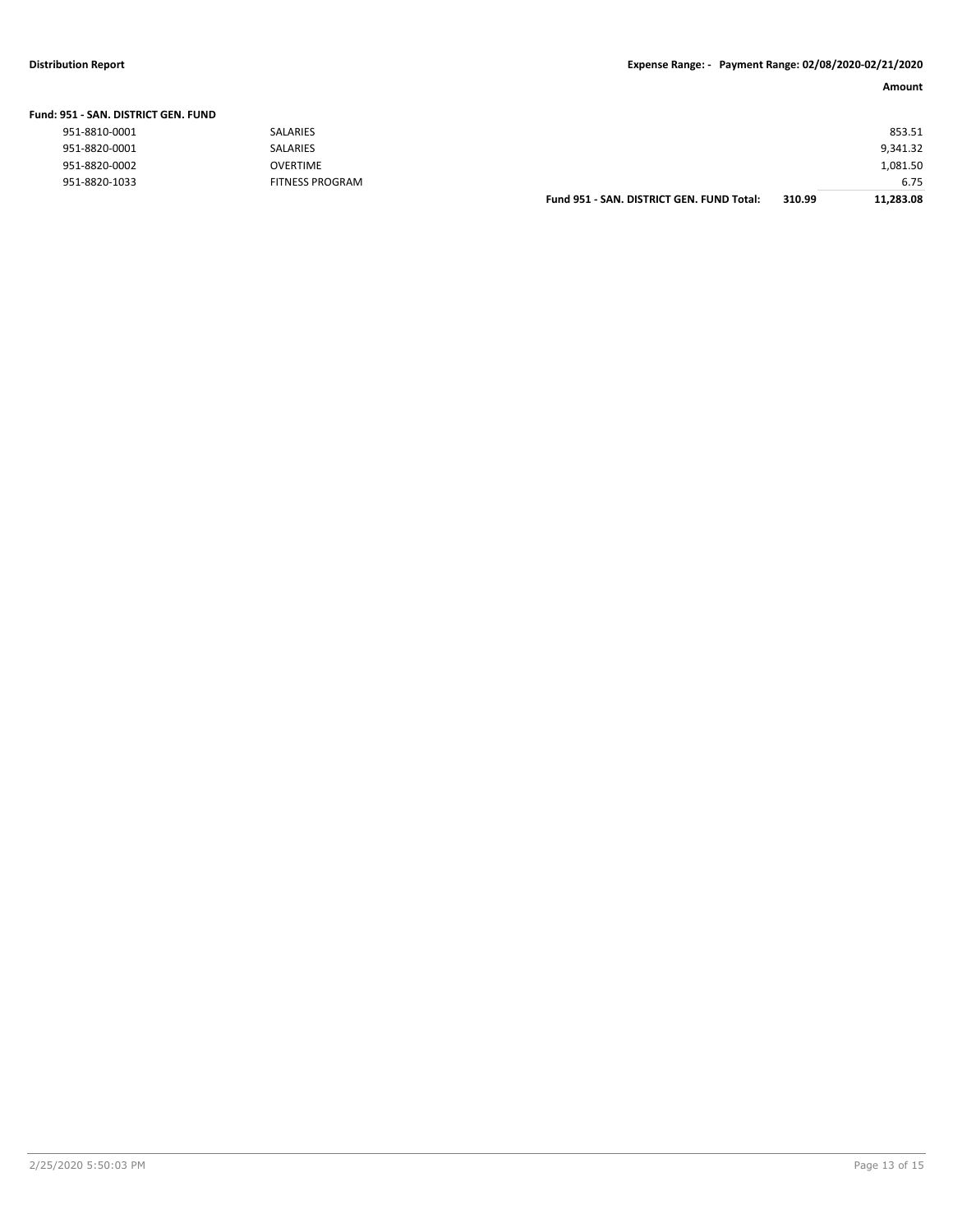## **Fund: 953 - SAN. DISTRICT CAP. IMPROV**

CANYON DEL REY SEWER LINE REPLACEMENT 953-8820-9214 DEL MONTE SWR MAIN REPLACEMENT

|                                             |       | 385.68 |
|---------------------------------------------|-------|--------|
|                                             |       | 326.34 |
| Fund 953 - SAN, DISTRICT CAP, IMPROV Total: | 12.00 | 712.02 |